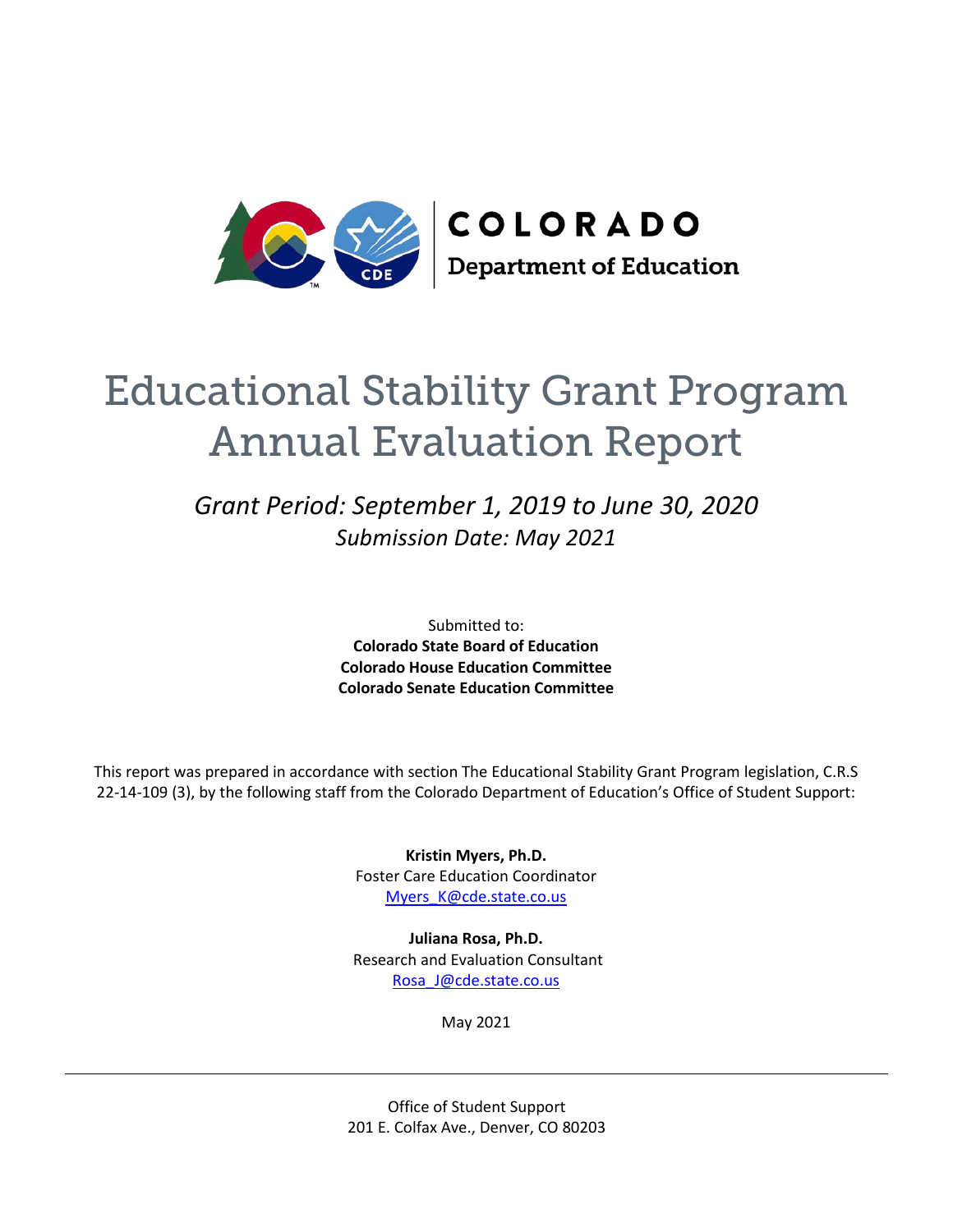

| <b>Table of Contents</b>                                              |    |                         |
|-----------------------------------------------------------------------|----|-------------------------|
| <b>Executive Summary</b>                                              |    | $\overline{\mathbf{3}}$ |
| Introduction                                                          |    | 5                       |
| <b>2019-2020 Grant Awards</b>                                         |    | 6                       |
| <b>Students Served</b>                                                | 7  |                         |
| <b>Program Effectiveness and Student Outcomes</b>                     |    | 9                       |
| <b>Meeting Legislative Intent and District/School Outcomes</b><br>10  |    |                         |
| <b>Performance Objectives and Program Outcomes</b><br>12              |    |                         |
| <b>Highly Mobile Student Framework for Service and Support</b><br>14  |    |                         |
| <b>Impact of COVID-19 on Students and Programs</b><br>19              |    |                         |
| <b>Conclusion</b>                                                     | 21 |                         |
| <b>Endnotes</b>                                                       | 23 |                         |
| <b>Appendices</b>                                                     |    | 24                      |
| Appendix A: Evaluation Methodology<br>Appendix B: Helpful Definitions |    |                         |

Appendix C: Highly Mobile Student Framework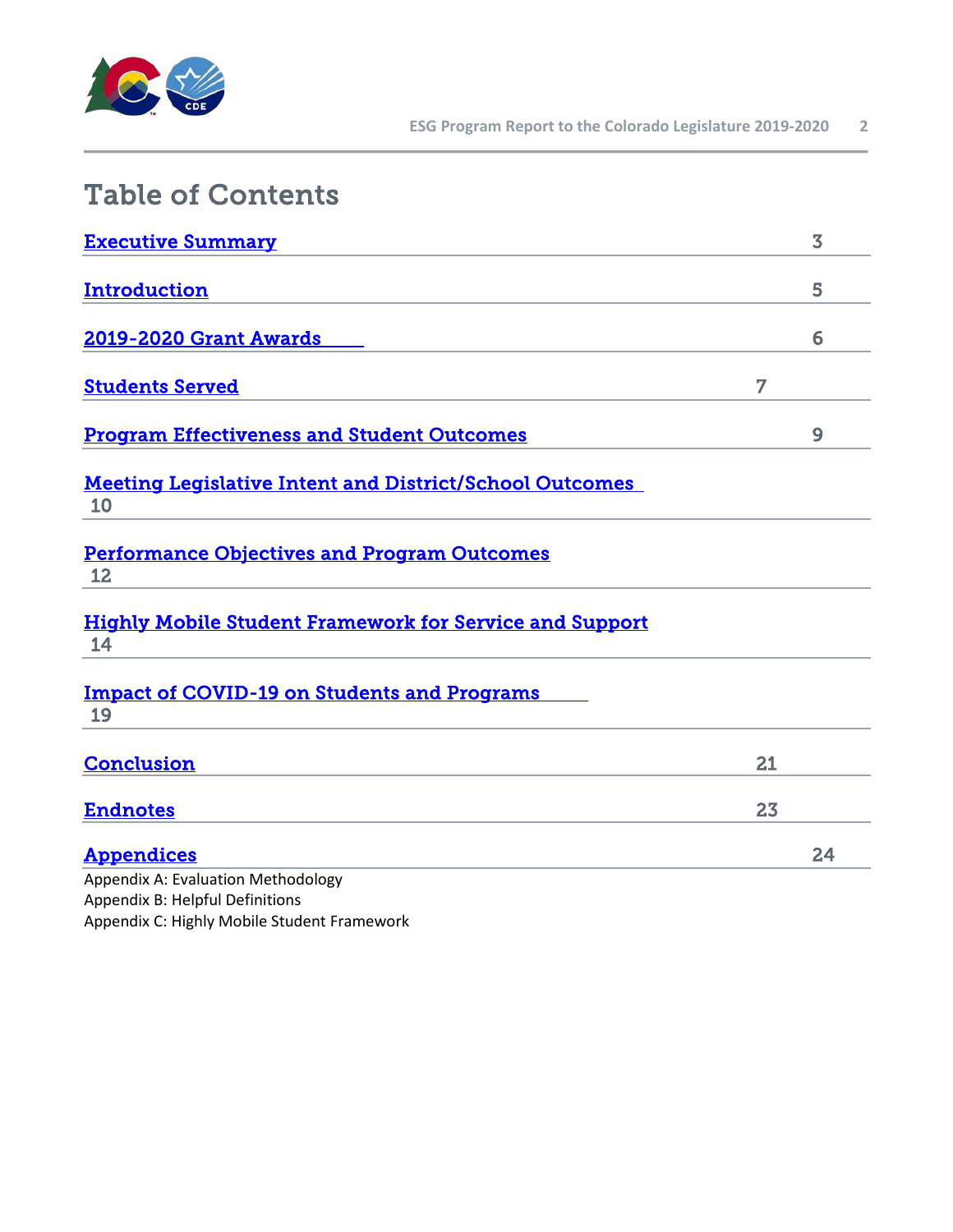

# <span id="page-2-0"></span>Executive Summary

The Educational Stability Grant (ESG) program, authorized by House Bill 18-1306, provides grant money for academic and social-emotional services and supports to highly mobile students. This includes students who experience (or are at risk of experiencing) multiple school moves during their K-12 education outside of regular grade transitions (e.g., youth in foster care, those experiencing homelessness, and migrant students). Per 22-32- 138.5 C.R.S., the program's approach maintains that by removing educational barriers and supporting educational stability, students served will stay in school, maintain regular attendance, decrease behavioral incidents, and make progress toward graduation or completion.

Ten applicants were selected for the grant award, totaling \$805,662. Funds are annually appropriated to the Colorado Department of Education (CDE) for the purpose of making grants available to eligible applicants and is managed by the Office of Student Support.

# **Nearly 4,000 Students Served**

Ten grantees served 3,659 highly mobile students. Eight out of 10 grantees reported serving students in foster care or out-of-home placement (177 students; 4.8 percent of students served). Seven out of 10 grantees reported serving migrant students (941 students; 25.4 percent of students served). All grantees reported serving homeless students (2,541 students; 68.5 percent of students served).

Available student level data indicated that 51.7 percent of students served were male and most were Hispanic (62.1 percent of students) or White (24.3 percent of students).

Most students served were in kindergarten through fifth grade (47.9 percent of students) followed by ninth through 12th grade (28.8 percent of students), and sixth through eighth grade (23.3 percent of students).

Services and supports provided to students and families included filling basic needs (e.g., clothing, food, hygiene), increasing connectedness (e.g., academic engagement and interest and career exploration, mentoring, extracurriculars), addressing barriers to learning (e.g., course completion, essential skills building), and providing multiple pathways to graduation for highly mobile students (e.g., career and academic plans).

# **The ESG Program Met Legislative Intent**

The legislative intent of the ESG program is to improve educational stability as measured by improvement in school attendance, reduction in behavioral and discipline incidents, increase in grade-level promotion, reduction in the dropout rate, and increase in the graduation and completion rates for the grant recipients' schools. Evaluation results verify that the legislative intent of the ESG program was met. Grantees reported that of the students served in 2019-2020 who enrolled in a Colorado school in 2020-2021, 94.5 percent transitioned to the next grade-level. Eighty-six percent of students served experienced positive outcomes, such as school completion and continuation of education within the same school district. Of all students served, 99.1 percent remained in school or graduated/completed school.

Three out of 10 grantees reported that none of the students served in their program dropped out of school in 2019-2020. The remaining grantees reported that 35 students (0.9 percent of all students served and 2.4 percent of students in seventh through 12th grade) dropped out of school. This is lower than the state dropout rate for migrant (3.1 percent), homeless (4.9 percent), and foster (6.4 percent) students.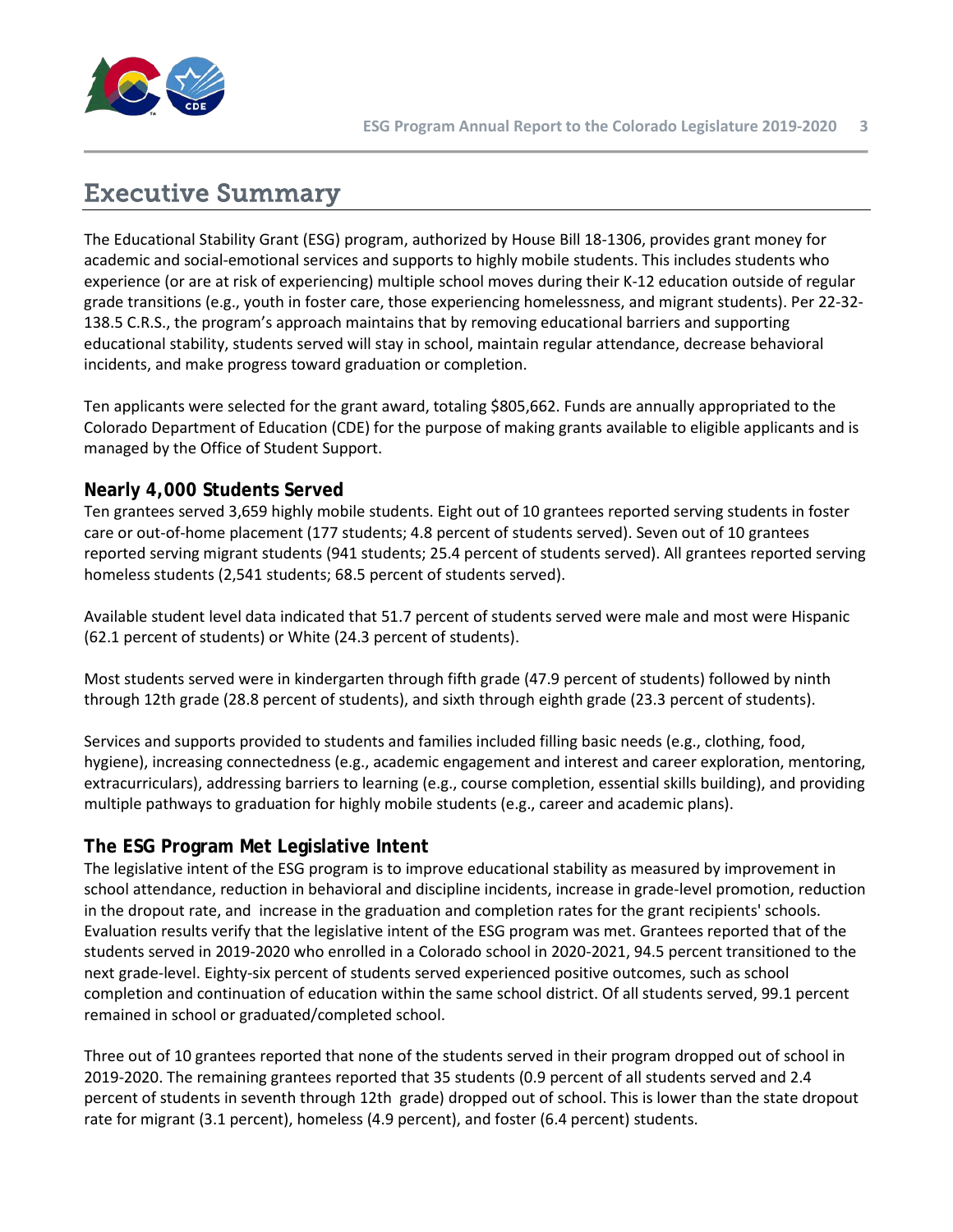

Many grantees reported making progress, meeting, or exceeding their program's academic improvement objectives (four out of 10 grantees), school attendance objectives (five out of 10 grantees), and behavioral objectives (six out of 10 grantees).

### **Impact of COVID-19 on ESG Programs**

The most common implementation challenges reported by grantees in 2019-2020 were due to COVID-19. Grantees cited that highly mobile students were most impacted by the pandemic due to lack of basic needs being met and limited access to the internet/WIFI and/or needed devices. Difficulty with implementing traditionally in-person services in a virtual setting and difficulty reaching highly mobile students were also cited as program implementation challenges.

Successes were also reported as many grantees were able to adapt programming to focus more on filling immediate needs and building positive relationships with students and families. Grantees maintained and adapted services to the greatest extent possible during this difficult disruption. Grantees provided direct student services (e.g., check-in calls and virtual visits, using multiple means to track down students, and continued oneon-one support to address individual needs). Additionally, strong collaborative partnerships both in and out of school were developed in response to the pandemic with the purpose of better serving highly mobile students.

The COVID-19 crisis caused a delay in grantees collecting and reporting data for year one of the grant. The flexibility of reporting timelines resulted in a delay in the report submission to the legislature. The data collection process and timeline for the year two report is on track to being submitted by the deadline.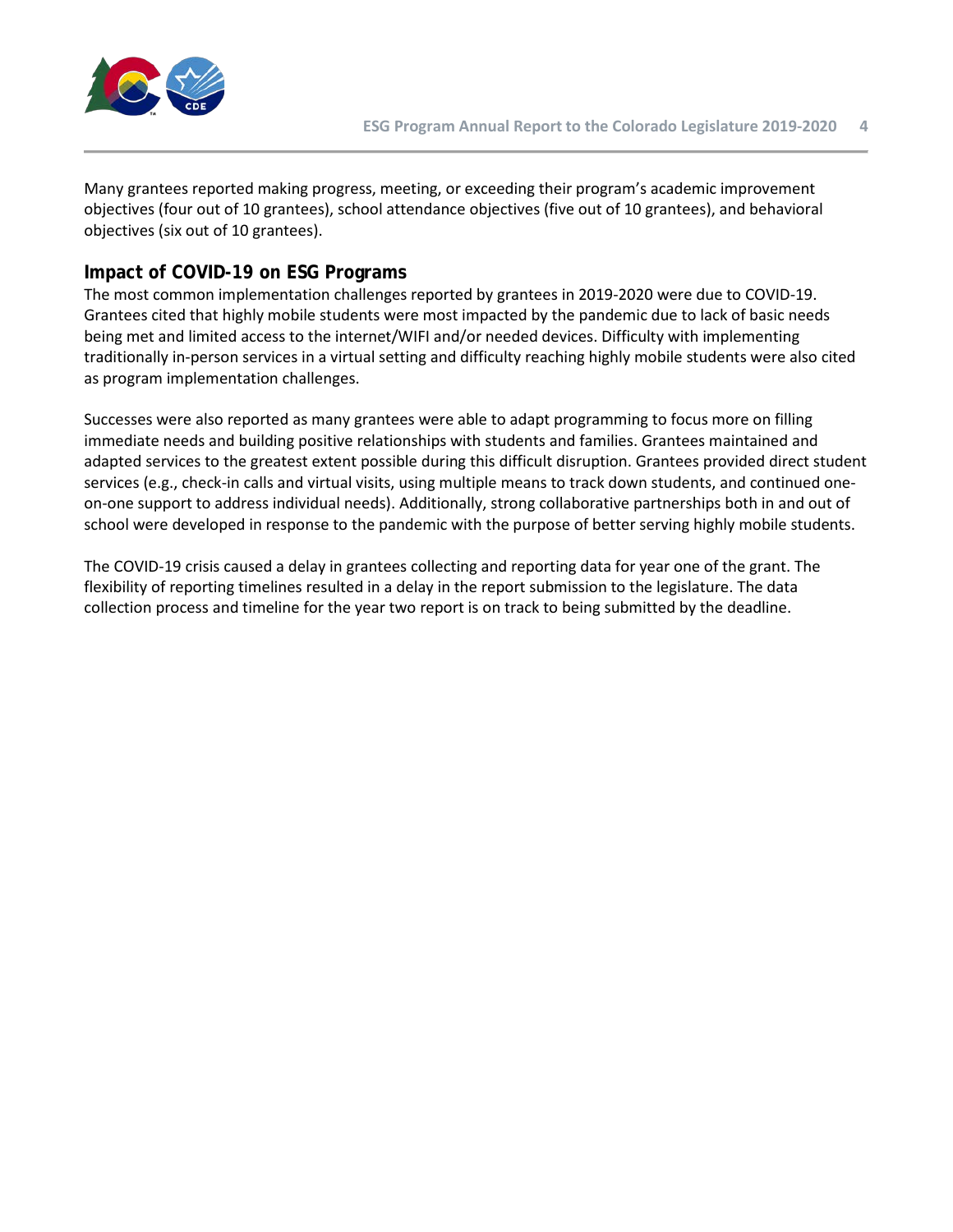

# <span id="page-4-0"></span>Introduction

A highly mobile student is defined as a student who experiences (or is at risk of experiencing) multiple school moves during their K-12 education outside of regular grade promotion. This includes (and is not limited to) youth in foster care, those experiencing homelessness, and migrant students. School instability is linked to several negative consequences such as stress, lower test scores, four to six months of education loss with each move, loss of credits/coursework, and loss of peer groups and relationships with trusted adults.<sup>1,2,3,4,5</sup> Due to school instability, highly mobile students are more likely to experience lower graduation rates, higher dropout rates, and tend to be disproportionately represented in disciplinary actions.<sup>2,3,4,5,6,7,8,9,10</sup> Colorado data trends show that highly mobile students continue to experience lower graduation rates and completion rates as well as higher dropout rates compared to their peers.<sup>10</sup>

# **The ESG Program**

In 2018, the Colorado General Assembly passed House Bill 18-1306; Concerning Ensuring Educational Stability for Students in Out-of-Home Placement. The purpose of this law is to remove educational barriers and support educational stability through the creation of the Educational Stability Grant (ESG) Program. The intent of the grant program is to provide academic and social-emotional services and supports to highly mobile students. The desired outcomes of the program include improving school attendance, reducing behavioral and discipline incidents, increasing successful grade-level transitions, reducing dropout rate, and increasing graduation and completion rates for students served.

The ESG program is managed through the Colorado Department of Education (CDE) Office of Student Support. Competitive grant reviews occurred for the first time in 2018-2019 and will continue to occur every three years based on the level of funding appropriated by the legislature. Eligible grant applicants include all Colorado local education agencies (LEAs) serving preschool through secondary schools operated by Boards of Cooperative Educational Services (BOCES), institute charter schools, a state licensed day treatment facilities, or approved facility school, and the state Charter School Institute (CSI).

Priority considerations were given to applicants who proposed serving all three highly mobile student populations, education providers who demonstrated support of the Child Welfare Education Liaison (CWEL), McKinney-Vento Homeless Liaison, and/or provided letters of support from the education provider's leadership or surrounding community programs that serve highly mobile students, and education providers with more than 9 percent highly mobile student populations. Applicants submitted an electronic application to CDE's Competitive Grants Office on or before June 19, 2019. A CDE grant review was held on July 8, 2019. The State Board of Education approved the grant awards during the August 2019 State Board of Education meeting. Grants were awarded for three sequential fiscal years provided grantees are meeting grant requirements, are making reasonable progress toward performance outcomes, and state funds are annually appropriated.

# **Reporting Requirements**

Each year, the authorizing legislation requires reporting on the evaluation of the grant program to the State Board of Education and the Colorado Legislature by March 31. This report is intended to meet the statutory reporting requirements outlined in 22-32-138.5 C.R.S., through the analysis of program-level and student-level information annually submitted to CDE by ESG grantees. *See Appendix A: Definitions for a list of commonly used terms throughout the report.* This report covers evaluation data from 10 grantees available between September 1, 2019 to June 30, 2020*. For more details on the evaluation methodology, see Appendix B: Evaluation Methodology. For example survey tools used for the evaluation, visit the [ESG Evaluation Website.](https://www.cde.state.co.us/dropoutprevention/esgevaluationandreporting)*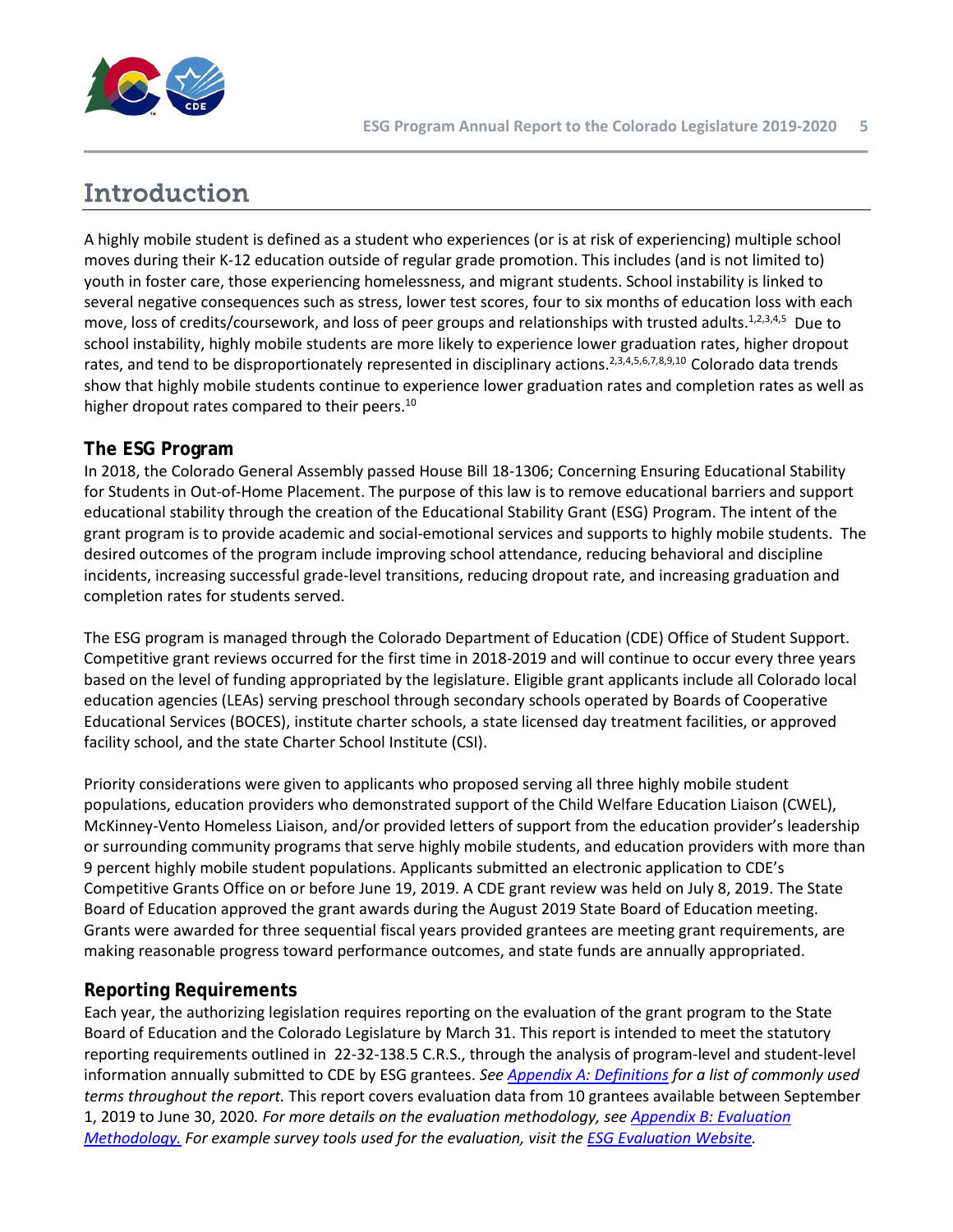

# <span id="page-5-0"></span>2019-2020 Grant Awards

For the 2019-2020 school year, ten applicants were awarded \$805,662, the maximum amount available for grant distribution. The first cohort of ESG grantees included nine school districts and one BOCES in 2019-2020, representing 10 Colorado counties. *TABLE 1 shows the grantees funded in Cohort 1 and amounts awarded.*

| <b>TABLE 1: AWARDED GRANTEES</b>            |                      |  |  |  |  |
|---------------------------------------------|----------------------|--|--|--|--|
| <b>District</b>                             | <b>Amount Funded</b> |  |  |  |  |
| Adams 12 Five Star Schools                  | \$85,000             |  |  |  |  |
| Hanover 28                                  | \$86,000             |  |  |  |  |
| Mapleton 1                                  | \$64,846             |  |  |  |  |
| Montrose County RE-1J                       | \$30,000             |  |  |  |  |
| Mountain Valley RE 1                        | \$65,400             |  |  |  |  |
| Poudre R-1 (Serving 1 school)               | \$80,351             |  |  |  |  |
| San Luis Valley BOCES (Serving 5 districts) | \$147,156            |  |  |  |  |
| Thompson R2-J                               | \$81,909             |  |  |  |  |
| Greeley 6                                   | \$80,000             |  |  |  |  |
| Wiggins RE-50(J)                            | \$85,000             |  |  |  |  |
| <b>Total</b>                                | \$805,662            |  |  |  |  |

*Source: Colorado Department of Education, ESG Program Records*



Colorado School District Map

*Orange: Grants to school districts Grey: Districts served by grants to Boards of Cooperative Education Services*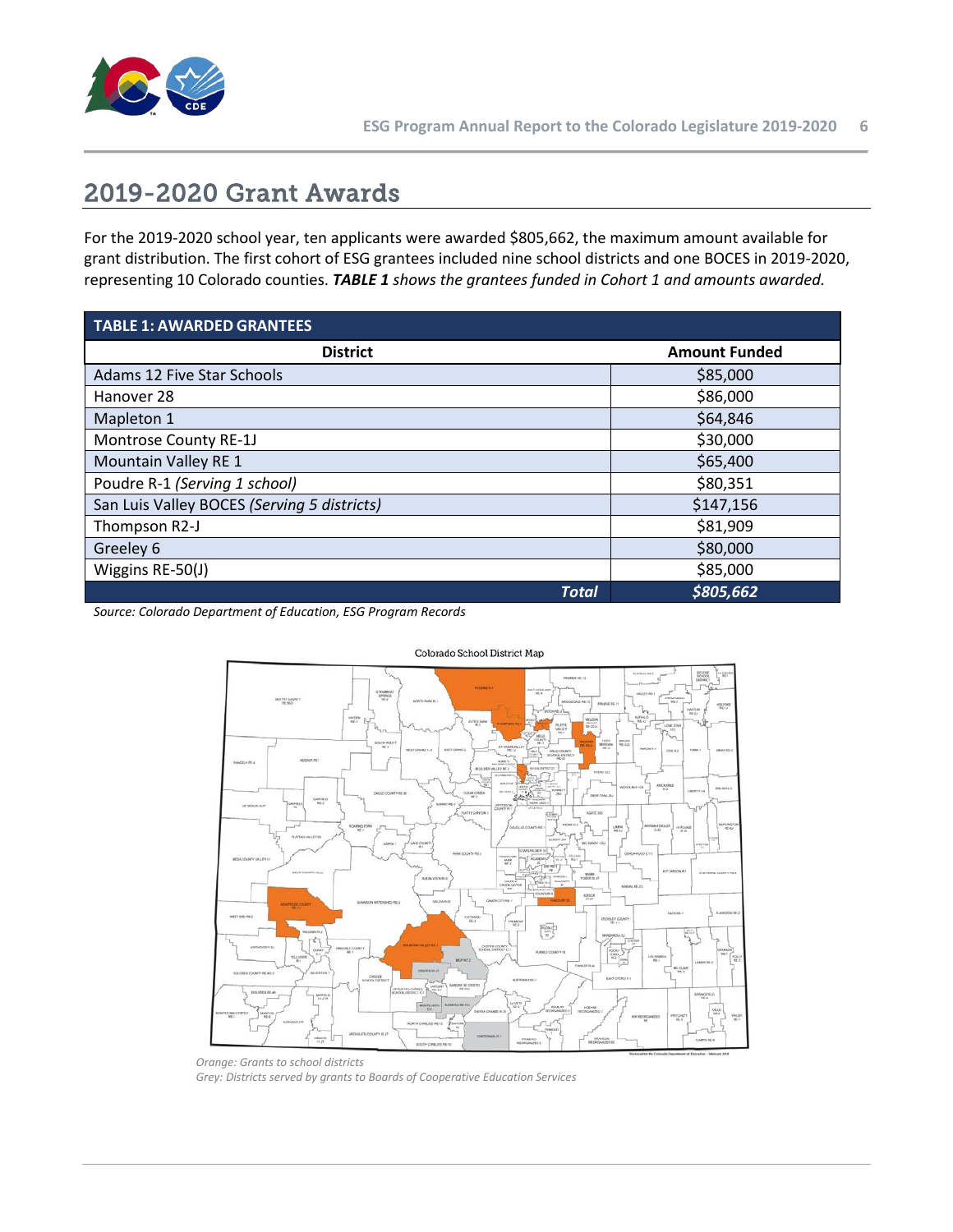

# <span id="page-6-0"></span>Students Served

### **Students Served in 2019-2020**

In 2019-2020, ESG program grantees reported serving 3,709 students:

● Eight out of 10 grantees reported serving **177 students in foster care or out-of-home placement** (4.8 percent of students served). This represents 8.6 percent of students in foster care in Colorado in 2019- 2020.

# 3,709 STUDENTS SERVED IN 2019-2020

- Seven out of 10 grantees reported serving **941 migrant students** (25.4 percent of students served). This represents 33.3 percent of migrant student pupil membership in Colorado in 2019-2020.
- All grantees reported serving **2,541 homeless students** (68.5 percent of students served). This represents 18.6 percent of homeless student pupil membership in Colorado in 2019-2020.

Of the 10 ESG program grantees, seven grantees served all three student groups. Two grantees served two student groups, and one grantee only served homeless students.

### **Student Demographics**

Demographic data were available for 89.8 percent of the students served by an ESG program (3,331 students) in 2019-2020. A review by grade level showed that most students were in kindergarten through fifth grade (47.9 percent of students) followed by ninth through  $12<sup>th</sup>$  grade (28.8 percent of students) and sixth through eighth grade (23.3 percent of students). The available data show 51.7 percent of students served were male and most students served were Hispanic or Latino (62.1 percent of students) and White (24.3 percent of students). *CHART 1 shows a breakout by race/ethnicity for the students served by the program compared to the 2019-2020 state pupil membership rate.*



# **CHART 1: STATE AND PROGRAM COMPARISON BY RACE/ETHNICITY**

*Source: Colorado Department of Education, ESG End-of-Year Report and Pupil Membership Data, 2019-2020.*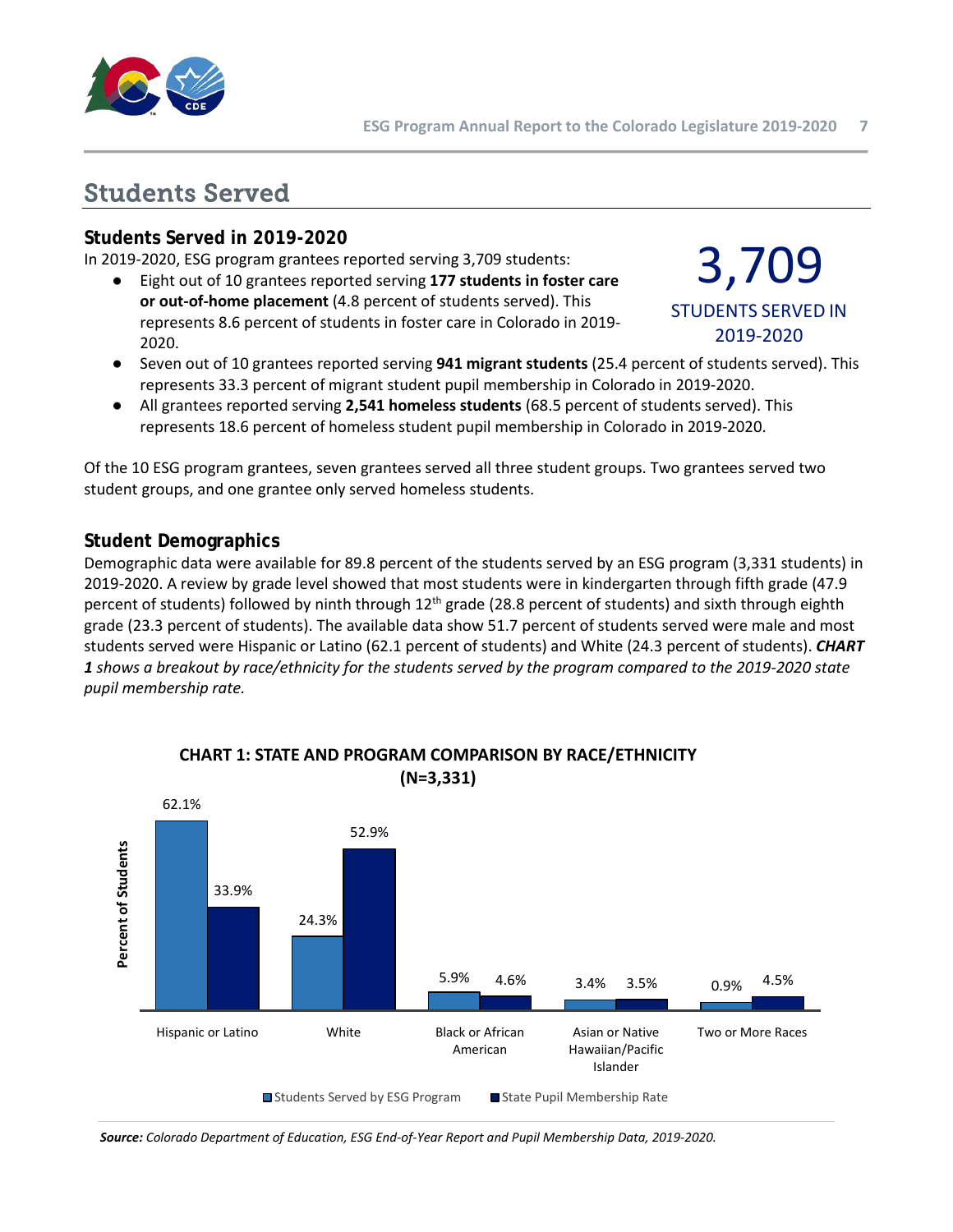

Student-level data for students served in the 2019-2020 academic school year showed that 93.4 percent of students served qualified for free/reduced lunch, 33.2 percent of students served were English learners, 15.3 percent of students served had a special education designation, and 1.4 percent of students served were gifted and talented. *CHART 2 shows a breakout by instructional program service types for the students served by the program compared to the state average pupil membership rate of all students in the state in 2019-2020.* 



**CHART 2: STATE AND PROGRAM COMPARISON OF INSTRUCTIONAL** 

*Source: Colorado Department of Education, ESG End-of-Year Reporting, 2019-2020 Note: These student groups are not mutually exclusive.*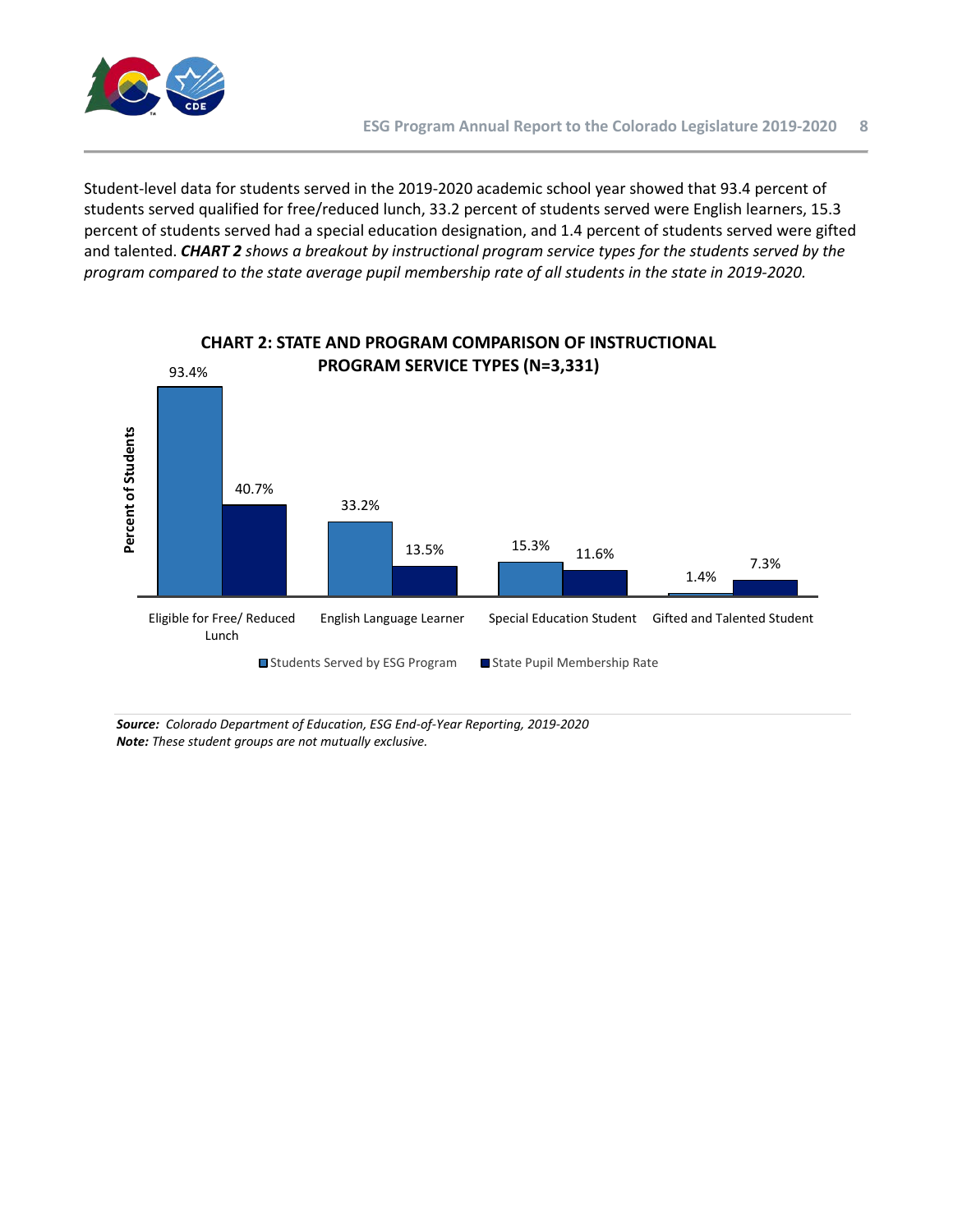

# <span id="page-8-0"></span>Program Effectiveness and Student Outcomes

### **Outcomes for All Students Served**

Of the students served by the ESG program, 81.7 percent experienced positive outcomes by the end of the 2019-2020 academic year (3,204 students). These outcomes reflected school completion, continuation of education, and completion of the program. *CHART 3 breaks down the positive outcomes for students served by these categories.* 

# 8 out of 10

STUDENTS EXPERIENCED POSITIVE OUTCOMES



### **CHART 3: POSITIVE OUTCOMES BY CATEGORY (N=3,709)**

*Source: Colorado Department of Education, ESG End-of-Year Reporting, 2019-2020*

"The student began living on their own with different friends, moving from time to time. This qualified them for additional support as an unaccompanied minor. The student excelled at school but needed transportation provided which, was supported through funding. Free lunches were provided and when the student became a participant in the cohort program at Front Range Community College, they needed additional transportation support as well as tuition and material/books purchasing assistance. The liaison communicated regularly with the student advisor/school counselor and clothing was also provided. The grant allowed the purchase of a hotspot to enable the student to access the internet needed for college courses. The student graduated May of 2019 with several credits accrued at college level ... This student is now attending college full time on a scholarship, and it is thanks to the extra grant funding that so much has been gained."

- Success Story Submitted by a Denver Metro Grantee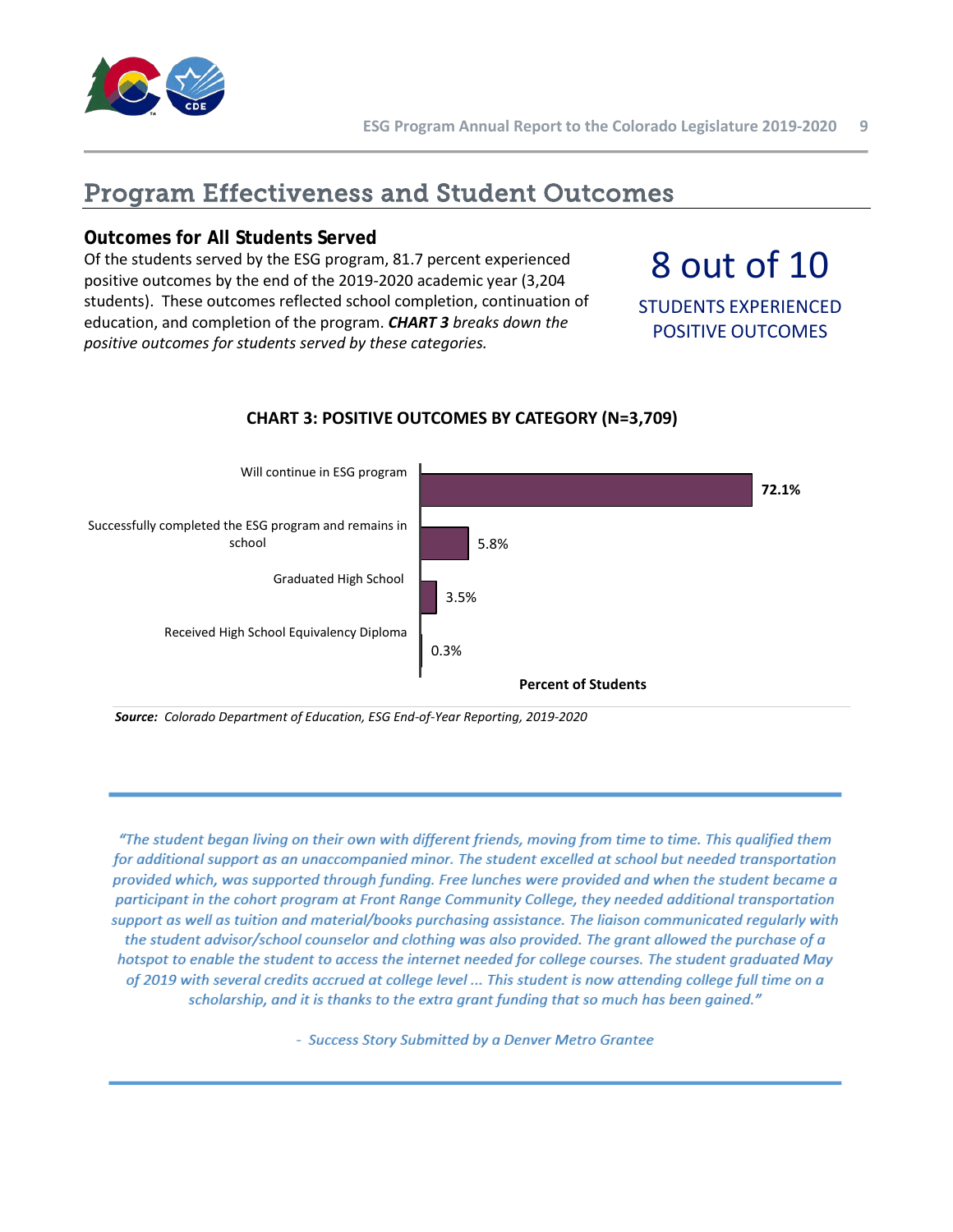

# **Dropout Prevention**

One intermediate goal of the ESG program is to reduce the number of students dropping out of school by providing students with intensive support focused on addressing these risk factors. In 2019-2020, three out of 10 grantees reported that none of the 128 students served in their three programs dropped out of school. The remaining grantees reported that 35 students (0.9 percent of all students served and 2.4 percent of students in seventh through 12th grade) dropped out of school. This is lower than the state dropout rate for migrant (3.1 percent), homeless (4.9 percent), and foster (6.4 percent) students in 2019-2020.

# **Successful Grade-Level Transitions**

The authorizing legislation requires the annual reporting of increases in successful grade-level transitions for the grant-funded schools. CDE does not collect grade-level transition rates at the district or school level. Using the SASIDs of students served by the program submitted by ESG grantees, it is estimated that about 94.5 percent of students served in 2019-2020 enrolled in the next grade-level (2,683 students) and 5.5 percent remained in the same grade level (157 students) in 2020-2021. These data will serve as baseline for the ESG program and for future reporting of grade-level transition rates.

*Note: Only students with available school records in 2019-2020 and 2020-2021 (N=2,840) were included in this analysis. The additional 491 students reported through SASIDs in 2019-2020 were not enrolled in Colorado in 2020-2021. All grantees reported that they attempted to contact every family served during the 2019-20 school year and were unable to locate some families at the beginning of the 2020-21 school year. Grantees indicated that this is likely due to the additional financial stress due to the COVID-19 crisis.* 

# <span id="page-9-0"></span>Meeting Legislative Intent and District/School Outcomes

The authorizing legislation also requires the annual reporting of improvements in school attendance, reduction in behavioral and discipline incidents, reduction in the dropout rate, and increase in the graduation and completion rates for the grant funded schools.

CDE annually collects and publishes disaggregated information at the school, district, and state level on the percent of students who complete high school and the percent of students who dropout of school by student group. Graduation, completion, and dropout rates for 2019-2020 were calculated specifically for the districts and schools served by the ESG program. These data will serve as a baseline for the ESG program and for future reporting of graduation, completion, and dropout rates.

*Note: Attendance and discipline data by ESG student groups were not available in 2019-2020. However, trends in academic performance, school attendance, and discipline incidents are captured in the Performance Objectives and Program Outcomes section.* 

### **Graduation and Completion Rates**

In general, ESG funded districts and schools reported higher or similar graduation and completion rates for secondary students served in 2019-2020 compared to the state rates. Data also show that highly mobile students benefit from having additional years to complete their education. *Table 2* compares the state 4-year and extended graduation rates as well as completion rates reported by funded districts and schools. *For more information on these rates, visit the [Graduation Rates](https://www.cde.state.co.us/cdereval/gradcurrent) CDE webpages.*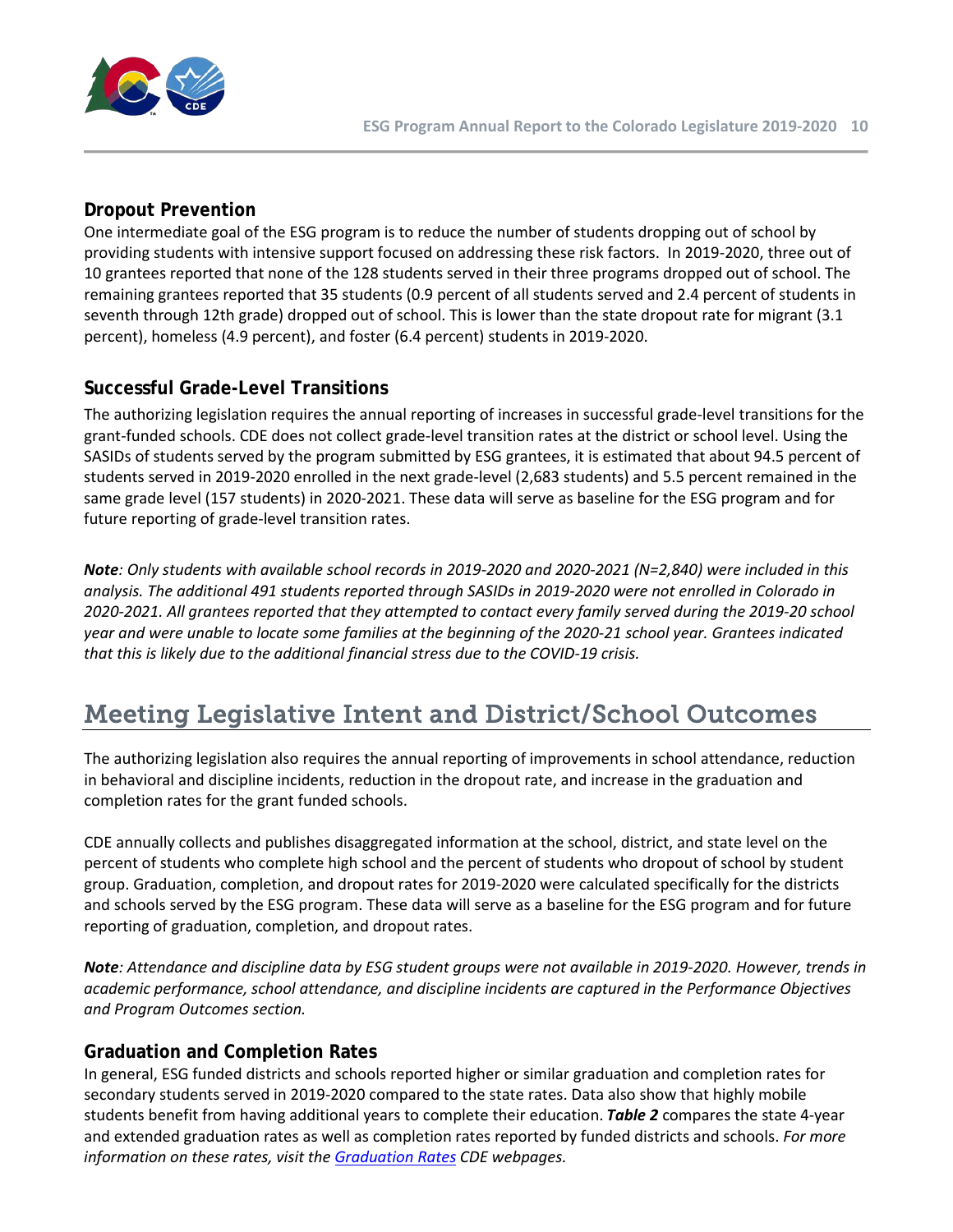

| TABLE 2. COMPARISON OF STATE AND PROGRAM GRADUATION RATES BY STUDENT GROUP |                         |                   |                     |                         |                   |                     |  |  |  |
|----------------------------------------------------------------------------|-------------------------|-------------------|---------------------|-------------------------|-------------------|---------------------|--|--|--|
| Year                                                                       | <b>Graduation Rates</b> |                   |                     | <b>Completion Rates</b> |                   |                     |  |  |  |
|                                                                            | <b>Foster</b>           | <b>Homeless</b>   | <b>Migrant</b>      | Foster                  | <b>Homeless</b>   | <b>Migrant</b>      |  |  |  |
| 4-Year Rates                                                               | State: 30.5%            | State: 56.7%      | State: <b>71.7%</b> | State: 39.4%            | State: 59.3%      | State: <b>72.8%</b> |  |  |  |
|                                                                            | ESG: 33.3%              | ESG: $62.7%$      | ESG: 71.4%          | ESG: 39.3%              | ESG: 65.6%        | ESG: 71.4%          |  |  |  |
| 5-Year Rates                                                               | State: 33.4%            | State: 61.5%      | State: <b>73.9%</b> | State: 47.3%            | State: 65.0%      | State: 75.8%        |  |  |  |
|                                                                            | ESG: 43.2%              | ESG: $69.6%$      | ESG: 73.7%          | ESG: 48.1%              | ESG: <b>72.7%</b> | ESG: 74.7%          |  |  |  |
| 6-Year Rates                                                               | State: 33.0%            | State: 64.4%      | State: 73.0%        | State: 51.5%            | State: 68.9%      | State: 73.3%        |  |  |  |
|                                                                            | ESG: 44.9%              | ESG: <b>70.1%</b> | ESG: <b>77.9%</b>   | ESG: 59.0%              | ESG: <b>74.5%</b> | ESG: 77.9%          |  |  |  |
| 7-Year Rates                                                               | State: 33.3%            | State: 66.3%      | State: <b>75.7%</b> | State: 51.4%            | State: 71.3%      | State: <b>77.3%</b> |  |  |  |
|                                                                            | ESG:40.3%               | ESG: <b>71.5%</b> | ESG: 73.3%          | ESG: 53.2%              | ESG: <b>76.6%</b> | ESG: 73.3%          |  |  |  |

*Source: Colorado Department of Education, Student End-of-Year Snapshot Collection, 2019-2020*

*Note: The rates depicted are annual rates and not cohort rates. Program rates include data from 13 districts served and 1 school.* 

*Note: Based on SASIDs data submitted by ESG grantees, 101 students in the Class of 2020 were identified as being served by the ESG program across all the funded districts and schools. Of those identified, 100 students graduated or completed their high school education in 2019-2020.* 

# **Dropout Rates**

In general, ESG-funded districts and schools reported lower dropout rates for students served in 2019-2020 compared to the state rates, with the exception of dropout rates for migrant students. *CHART 4 compares the dropout rate for the state to funded districts/schools by student groups. For more information on these rates, visit th[e Dropout Statistics](https://www.cde.state.co.us/cdereval/gradcurrent) CDE webpages.*



#### **CHART 4: STATE AND PROGRAM DROPOUT RATE COMPARISON BY STUDENT GROUP**

*Source: Colorado Department of Education, Student End-of-Year Snapshot Collection, 2019-2020 Note: These student groups are not mutually exclusive. Program rates include data from 13 districts served and 1 school.*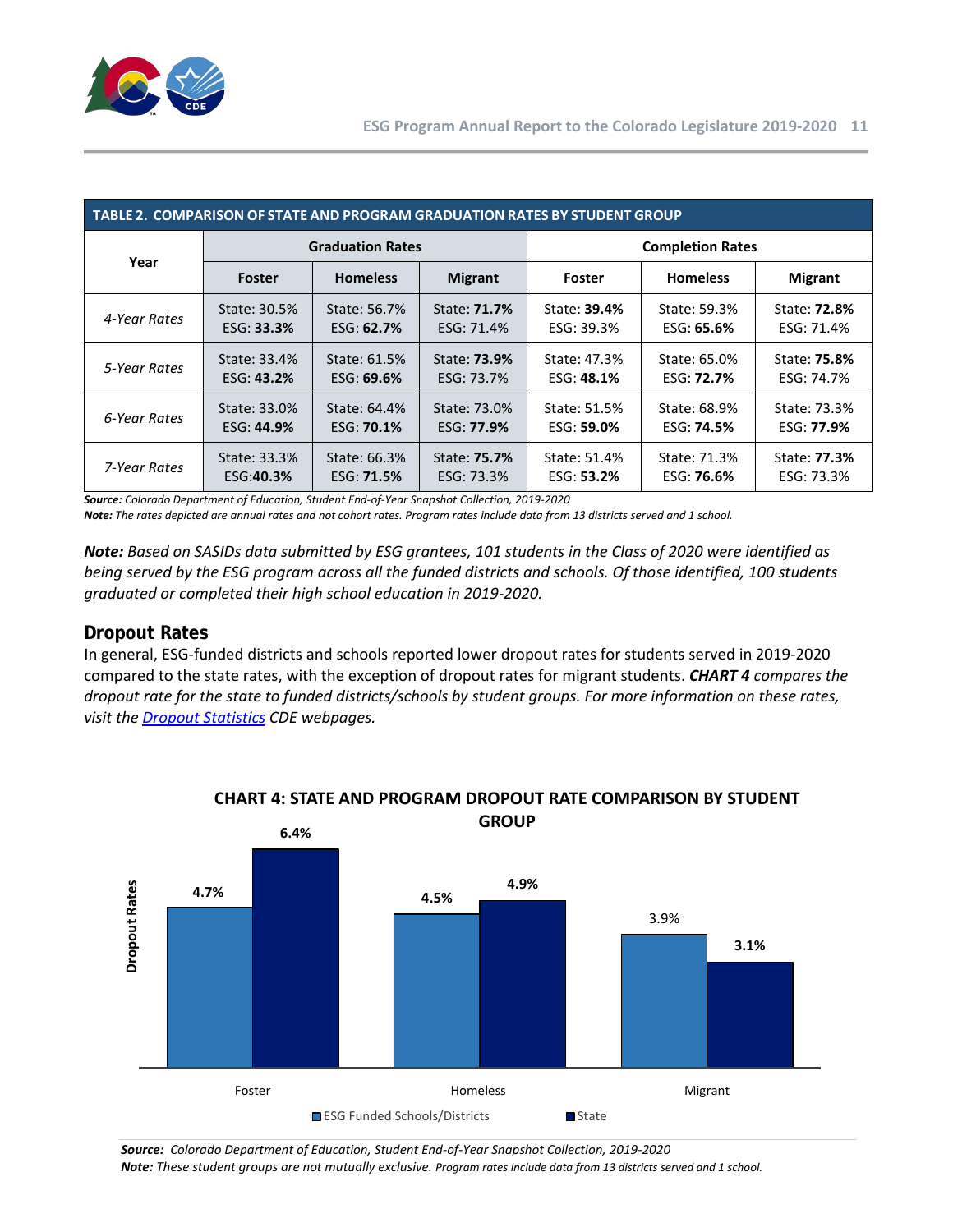

# <span id="page-11-0"></span>Performance Objectives and Program Outcomes

As part of the conditions of the grant, each ESG grantee developed one performance objective in each of three categories required by statute to be achieved by the end of the three-year grant period. Grantees were instructed to rate their performance objectives using the following guidance and provide evidence for the rating selected:

- *If you went above and beyond your objective(s), then you exceeded your goal.*
- *If you have completely (100 percent) met your objective(s), then you have met your goal.*
- *If you have partially met your objective (more than 50 percent), then indicate approaching.*
- *If you have made minimal gains on your objective, select not making progress.*

To better identify how many grantees met or exceeded their objectives, ratings were aggregated by grantees. When focusing on the ratings exceeding and meeting, the results showed that two out of 10 grantees met or exceeded at least half of their objectives, and five out of 10 grantees met or exceeded at least a third of their objectives.

Due to the impact of COVID-19 on program implementation and data collection, an additional response of *unable to rate performance objective* was included in the 2019-2020 reporting survey. Grantees unable to rate their objectives were prompted to provide a follow-up explanation. The most common programmatic reasons cited included *disruption in programming*, *shifts in program priority, inability to implement programming remotely, and staff turnover*.

Grantees also reported barriers related to the evaluation of their programs and reporting to CDE. The most common barriers cited included *disrupted or canceled data collections* and *comparison to baseline data was no longer valid* due to changes in available metrics.

### **Ratings by Objective Areas**

Grantees set one performance objective in each of the following areas:

- **Academic Improvement Objective** focuses on academic outcomes for highly mobile children and youth either through direct academic interventions or to facilitate connections with the education provider's academic supports. Four out of 10 grantees reported making progress, meeting, or exceeding this objective.
- **School Attendance Objective** focuses on demonstrating reduction of school attendance barriers for highly mobile students and increased attendance. Five out of 10 grantees reported making progress, meeting, or exceeding this objective.
- **Behavioral Objective** focuses on reductions in behavioral or discipline incidents and an increase in essential skills through evidenced-based programming. Six out of 10 grantees reported making progress, meeting, or exceeding this objective.

Overall, grantees were significantly more likely to have met or exceeded their social-emotional/behavioral performance objectives. *CHART 5 shows the percent by ratings for each of the three objective areas.*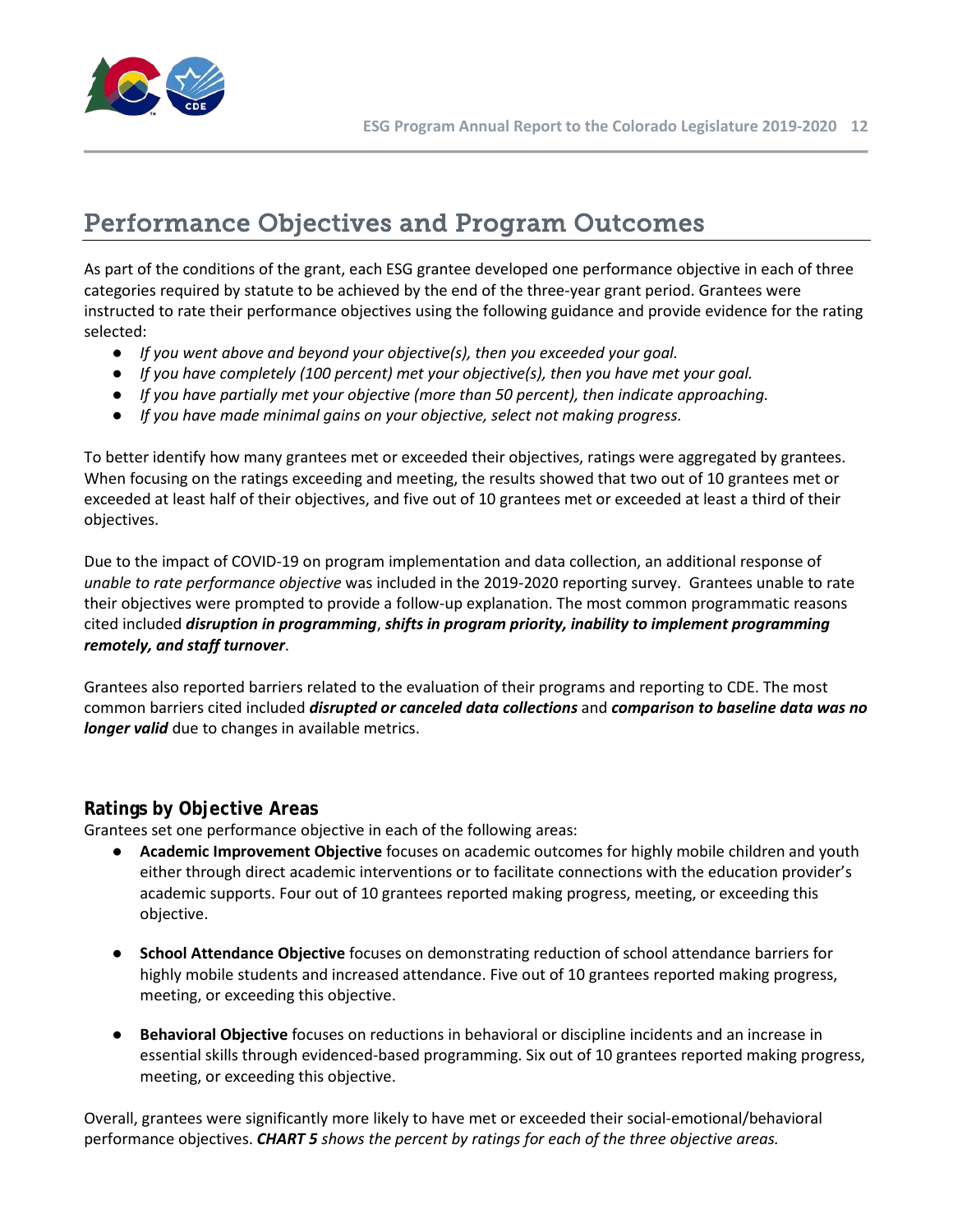



# **CHART 5: PERCENT OF RATING FOR EACH OF THE THREE OBJECTIVE AREAS**

*Source: Colorado Department of Education, ESG End-of-Year Reporting, 2019-2020*

Grantees reported that 60.3 percent of students served received academic services, 81.3 percent of students served received attendance related services, and 53.9 percent of students served received social-emotional and/or behavioral related services through the ESG program.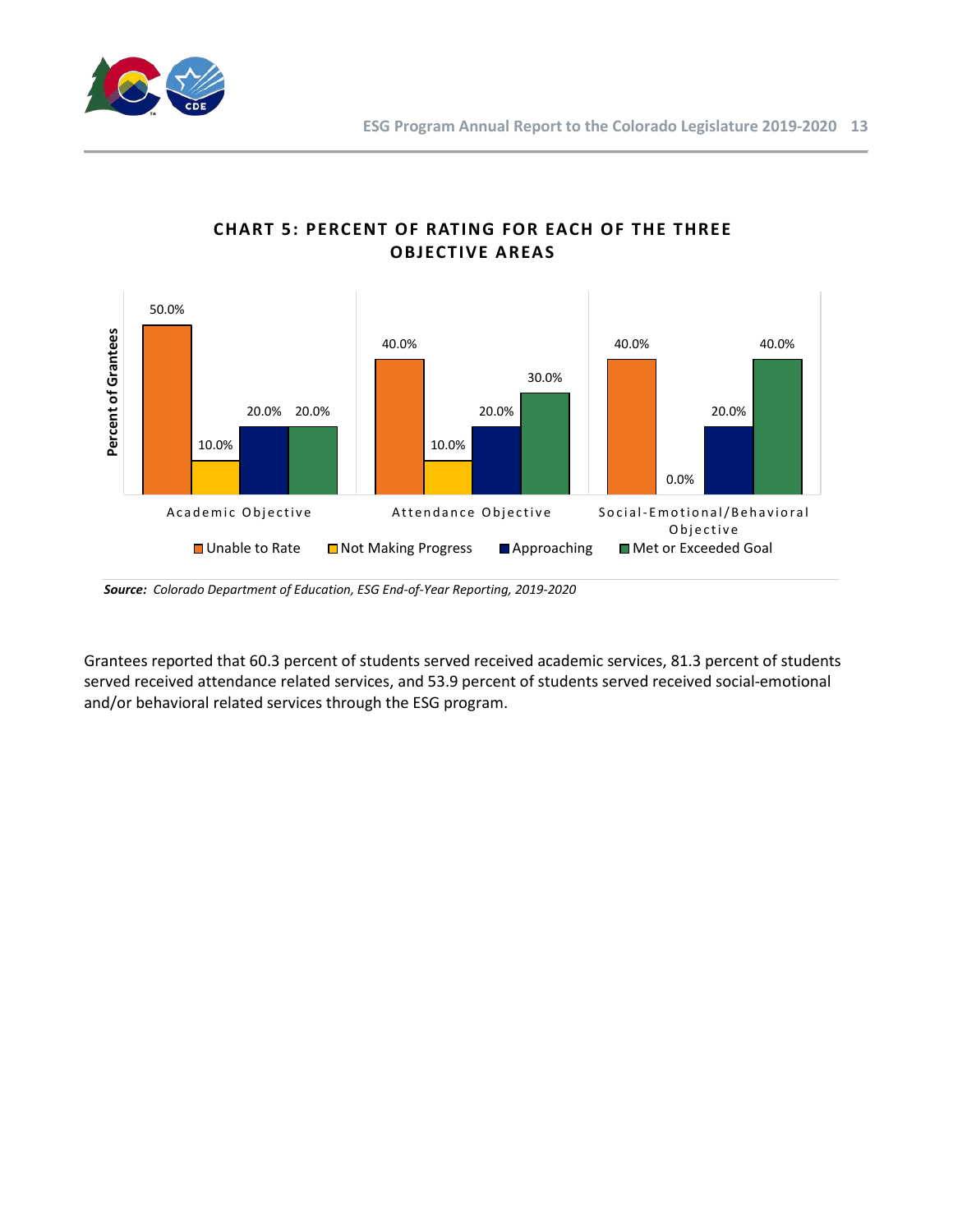

# <span id="page-13-0"></span>Highly Mobile Student Framework for Service and Support

The Highly Mobile Student Framework for Service and Support is the foundation of the ESG program. This framework outlines how to improve educational stability and outcomes for highly mobile students. This multifaceted framework includes services and supports focused on filling essential needs, increasing connectedness in and out of school, addressing barriers to learning, and offering multiple pathways to high school graduation and postsecondary success. *See Appendix C for more in-depth information about the framework.* 

# **Essential Needs**

The ESG program funds efforts to ensure that students have access to basic needs such as clothing, food, and housing. *CHART 6 provides a breakout of the most common essential needs met by the ESG program.* 



**CHART 6: MOST COMMON SERVICES AND SUPPORTS FOCUSED ON ESSENTIAL NEEDS (N=10)**

*Source: Colorado Department of Education, ESG End-of-Year Reporting, 2019-2020 Note: Grantees could select more than one support service.* 

"The program connected families to local community resources for holiday food baskets, emergency food resources, housing vouchers, and homelessness prevention...partnered with DHS for students/families with open cases, to help support students at school...connected students/families to clothing resources through Community Connections Closet...provided for urgent needs and hygiene products, as needed."

- Submitted by an Urban-Suburban Grantee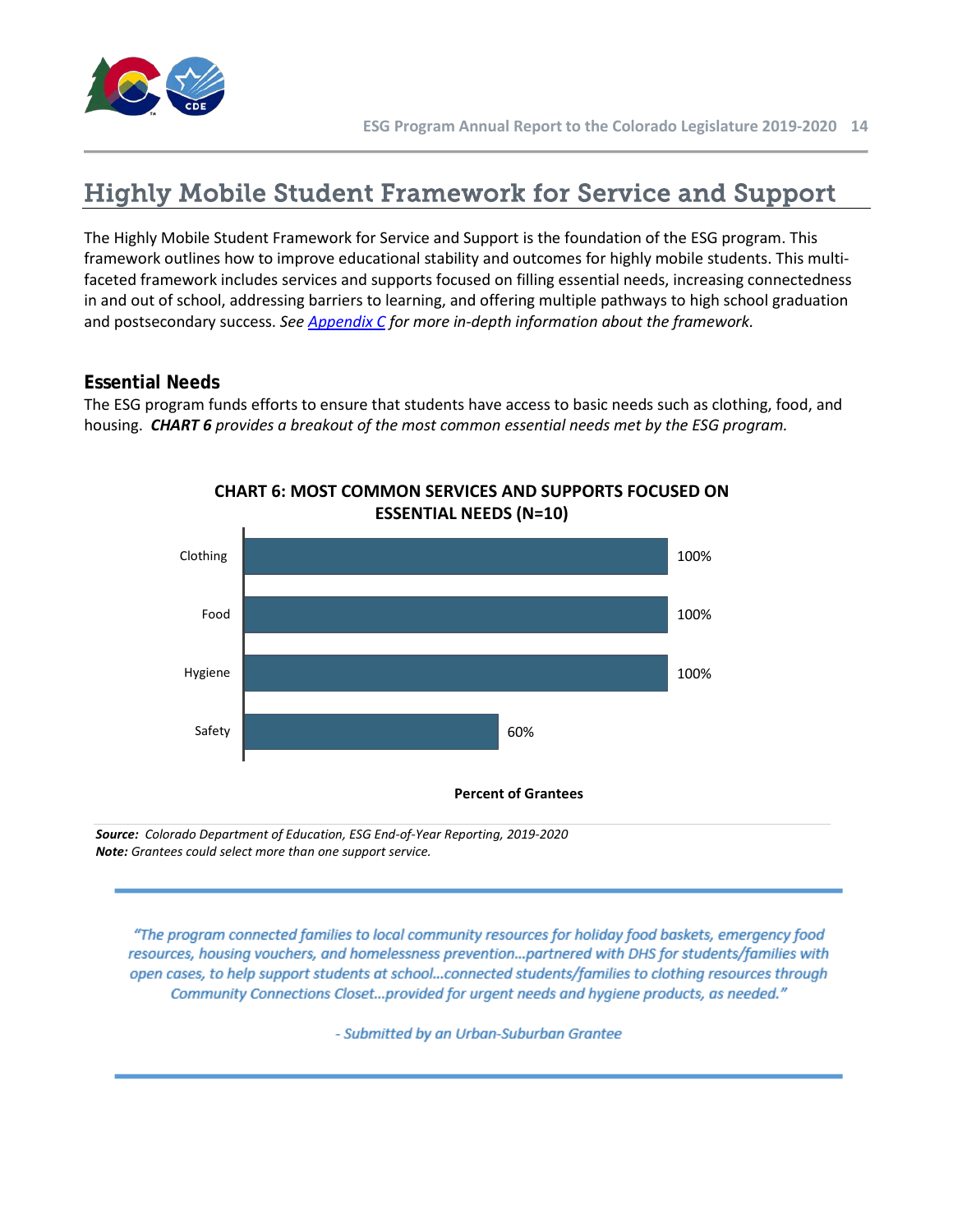

# **Connectedness (in and out of school)**

The ESG program funds services and supports to ensure that students have an opportunity to form meaningful connections with peers and adults in all aspects of their lives. *CHART 7 provides a breakout of the services and supports provided to increase student connectedness.* 



# **CHART 7: MOST COMMON SERVICES AND SUPPORTS FOCUSED ON**

*Source: Colorado Department of Education, ESG End-of-Year Reporting, 2019-2020 Note: Grantees could select more than one support service.* 

"Both the Graduation Advocate and Engagement Specialist worked to develop authentic relationships with the students and families served through this grant. The GA scheduled meetings with all students on a quarterly basis and met individually with students who needed academic support on a frequent basis. The ES connected with families via phone and in person to discuss students grades and attendance and to provide housing and resource assistance."

- Submitted by an Urban-Suburban Grantee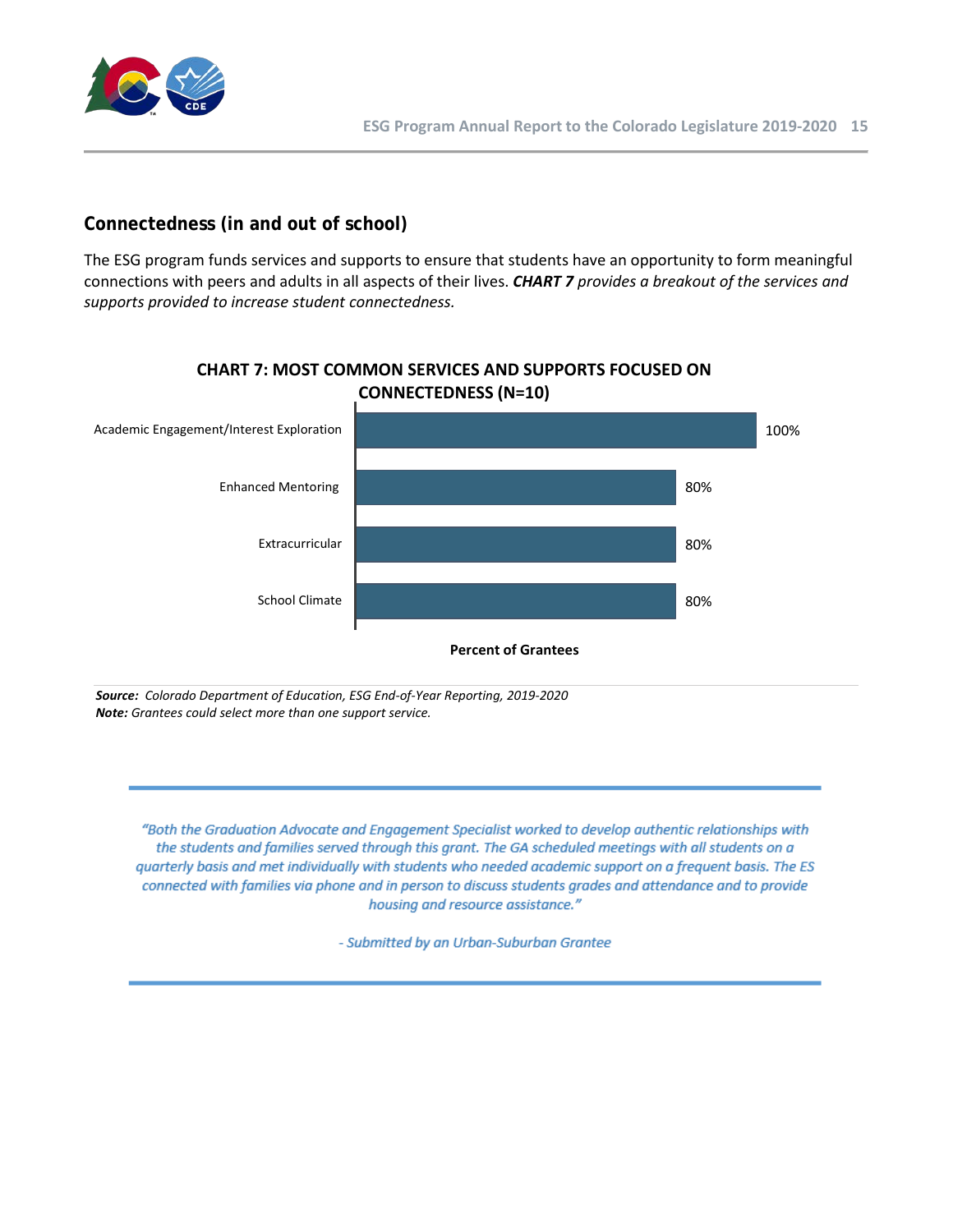

### **Addressing Barriers to Learning**

The ESG program funded innovative solutions to addressing barriers to learning for highly mobile students. *CHART 8 provides a breakout of the most common innovative services and supports implemented to address barriers to learning.*



### **CHART 8: MOST COMMON SERVICES AND SUPPORTS FOCUSED ON ADDRESSING BARRIERS TO LEARNING (N=10)**

**Percent of Grantees**

*Source: Colorado Department of Education, ESG End-of-Year Reporting, 2019-2020 Note: Grantees could select more than one support service.* 

"All 7 categories under "innovative solutions to address barriers in learning" are accomplished routinely with every student, according to their need, within our schools. Our small by design models assure that not only teachers know their students, but that each staff member playing a critical role steps in when called for. Staff also knows to contact the district rep supporting the homeless, foster and migrant students when needed for additional support."

- Submitted by a Denver Metro Grantee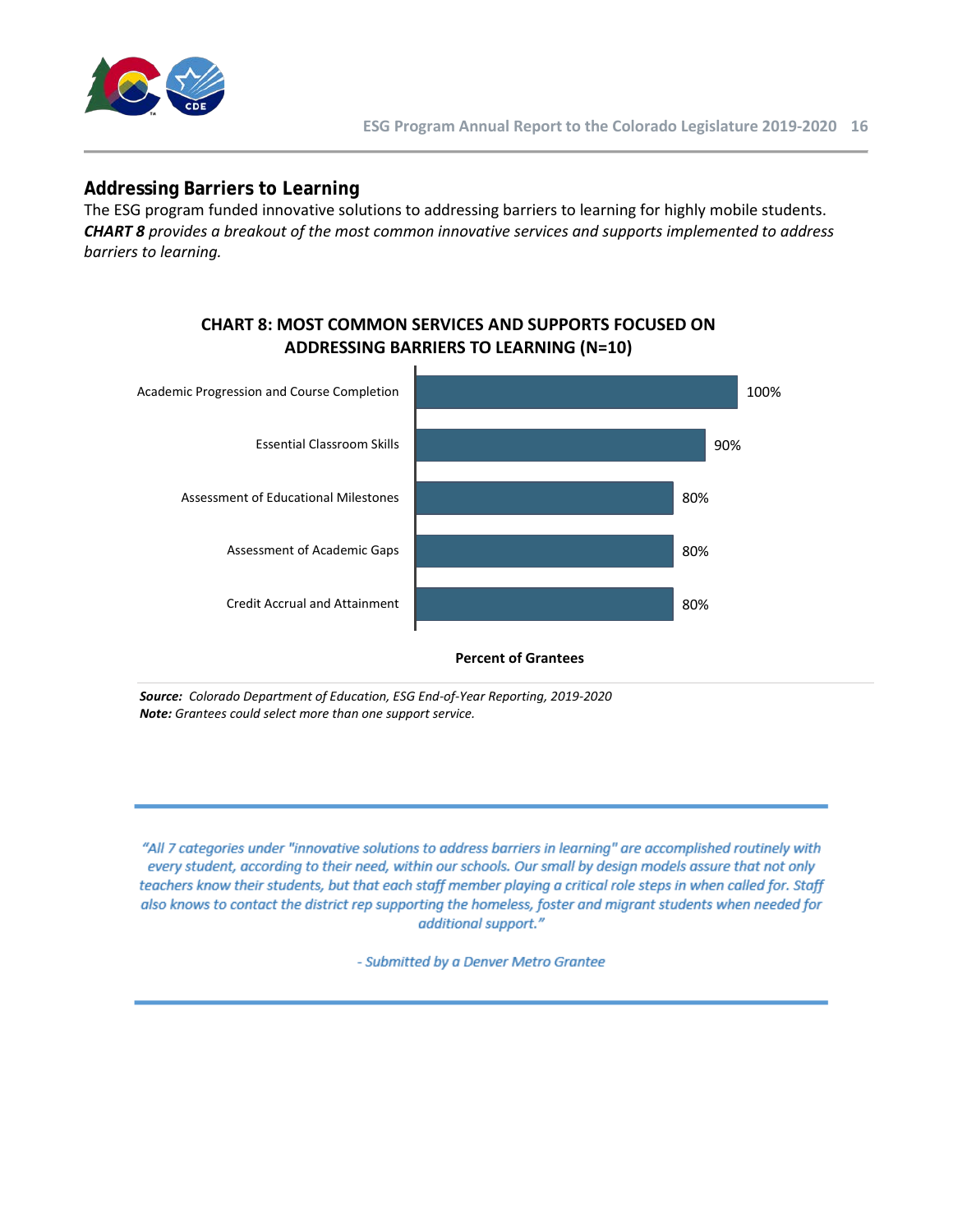

### **Multiple Pathways**

The ESG funds a variety of structured academic opportunities for students to achieve their goal for high school graduation and postsecondary success based on the individual student's academic interest and unique needs. *CHART 9 provides a breakout of the most common pathways available through the program.*



*Source: Colorado Department of Education, ESG End-of-Year Reporting, 2019-2020 Note: Grantees could select more than one support service.* 

"The Educational Stability Grant Funds provided our Highly Mobile Students with resources and supports for a successful learning environment. We focused on 3 pathways: leadership, parent partnerships, and postsecondary readiness. The Culture & Equity Coordinator together with the regional Migrant Education Director, Child Welfare Education Liaison, and other district administrators, faculty and staff worked to implement a program that would increase graduation rates, engage students, and foster a culture of connectedness. Students were offered an opportunity to develop leadership skills by participating in leadership activities. A district peer mentoring program provides an opportunity for high school students to serve as mentors for younger students encouraging a sense of volunteerism, connectedness and leadership."

- Submitted by a Grantee in an Outlying City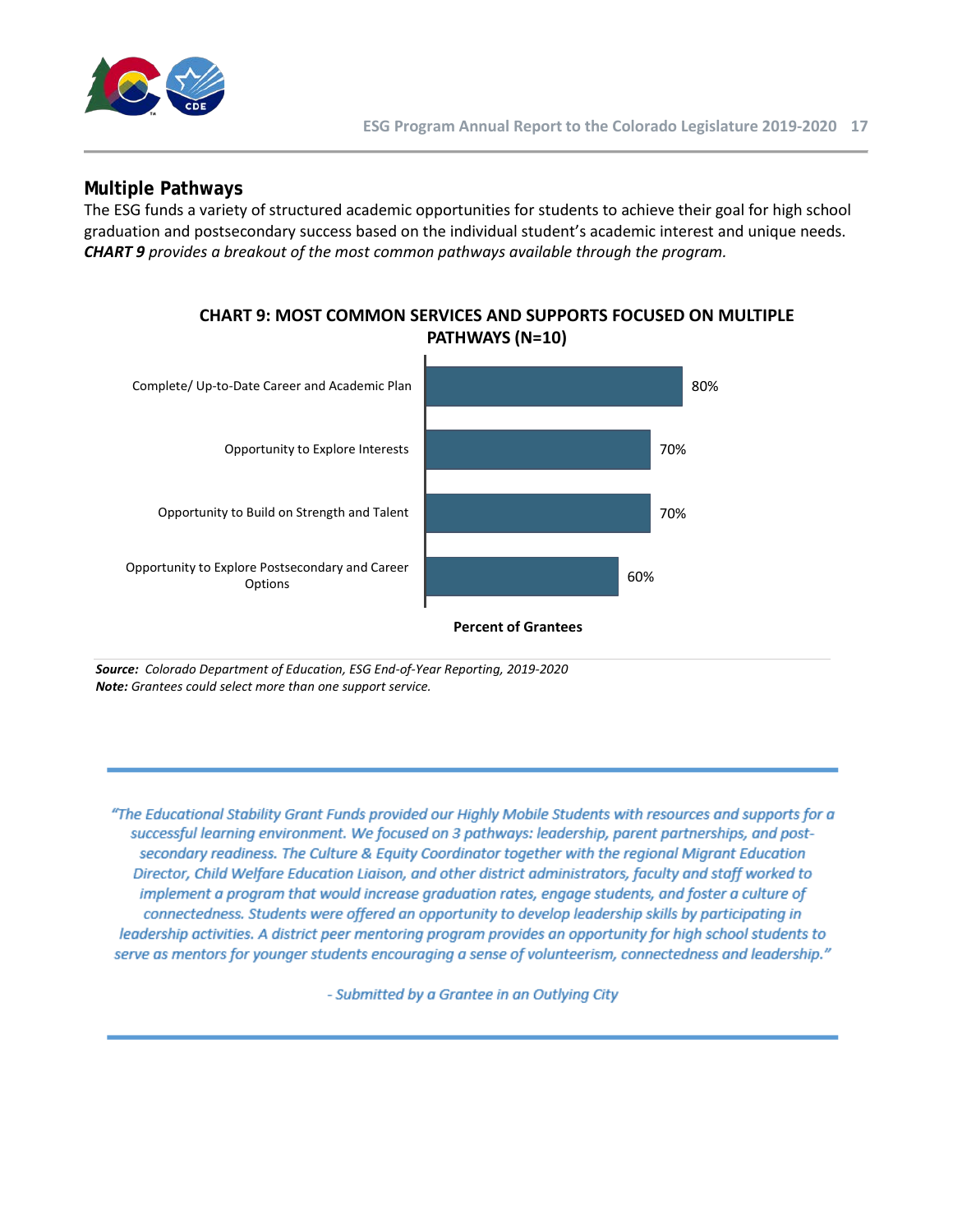

# **Most Effective Strategies**

Grantees were asked to report on the most effective strategies that have positively impacted their programs. The most effective strategies identified by grantees included focusing on strategies that increase *connectedness with students and families*, providing *academic supports* to students, *meeting essential needs,* increasing *community engagement*, reducing *transportation* barriers, and implementing *MTSS.*

### **Lessons Learned**

Grantees were asked to specifically describe special circumstances that positively affected progress on achieving program objectives. Program success was attributed to the following factors:

- Dedicated program staff or team focused on providing supports to students (e.g., interventionist, specialist, mentors, liaisons, and youth advocates).
- Focus on identifying students in need of services.
- Consistent communication and relationship building efforts with students.
- Cross team collaboration and partnerships within and outside of the district.
- Regularly tracking progress of students serviced (e.g., Early Warning Systems).

Grantees were also asked to specifically describe circumstances that negatively affected progress on achieving program objectives. *Program disruption due to COVID-19* was the most cited challenge with program implementation and achieving program goals in 2019-2020.

Other challenges mentioned included:

- Staff turnover and the amount of time required to fill positions.
- Difficulty in identifying students for services due to access to student records.
- Family/guardian engagement with a highly mobile population.

"The one-on-one meetings with youth in foster care in schools built trust between the students and the schools by providing a one-person point of contact for the child within the District system to access academic and administrative support. The meetings between students and the liaison also encouraged stability in the education of the students by connecting them to relevant academic players including social workers, counselors, teachers, and other staff."

- Submitted by a Grantee in an Outlying City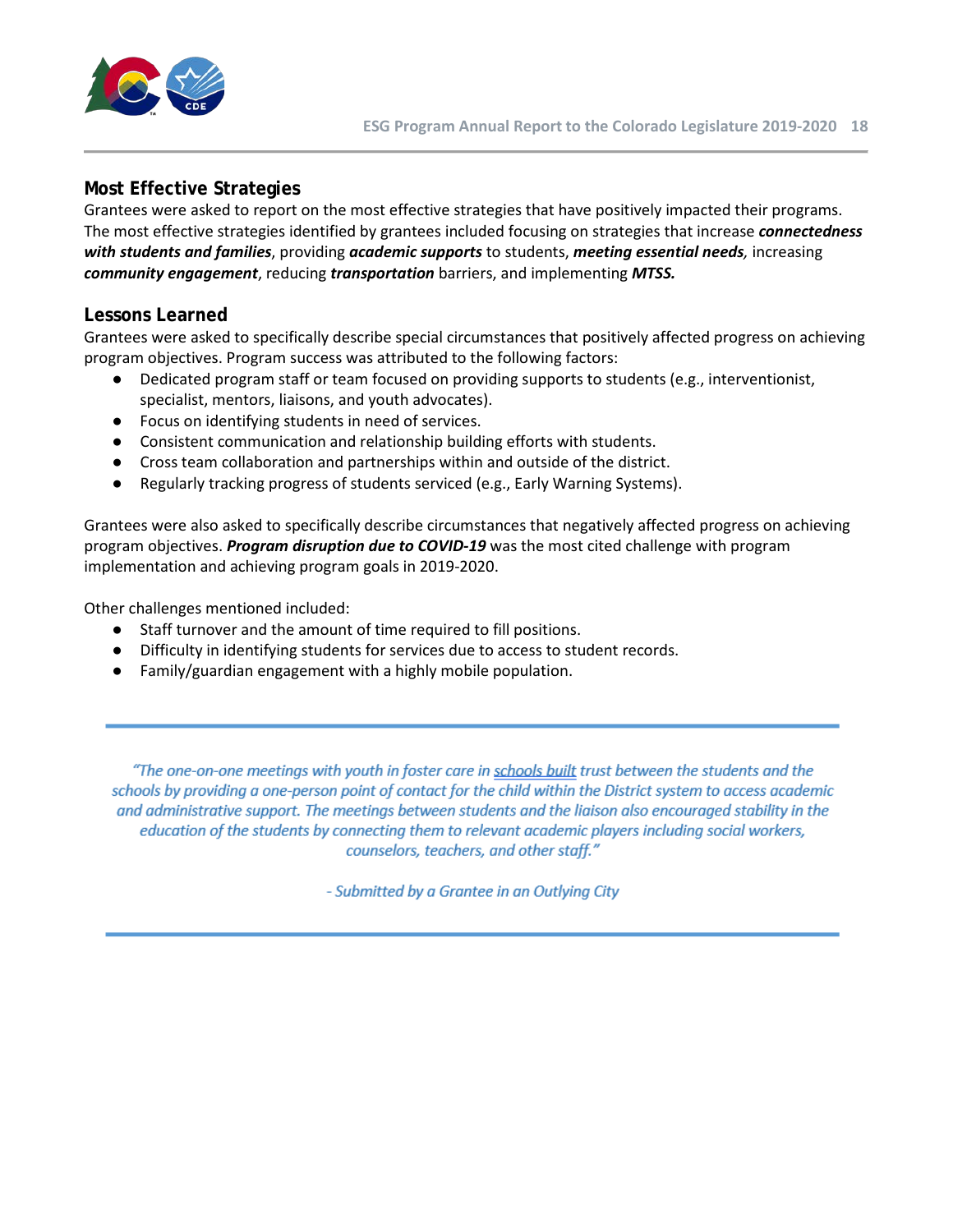

# <span id="page-18-0"></span>Impact of COVID-19 on Students and Programs

In general, grantees were successfully implementing programming and making progress on their program goals prior to March 2019. The most common implementation challenges reported by grantees in 2019-2020 were directly due to COVID-19. Grantees were asked an optional follow-up question in the end of year reporting survey to explain how COVID-19 impacted their ESG program's services to students.

Results of a thematic analysis of the responses (*N*=8) revealed that highly mobile students were most impacted by the pandemic. Challenges cited included *lack of basic needs* and *limited access to the internet/WIFI and/or needed devices.*

"COVID impacted students by not being able to go to school and get support. They were at home or wherever they could go that were not necessarily safe, warm, and good places to be. Also lack of internet access, food insecurities, and not having individual computers to do schoolwork left our most vulnerable population to take care of themselves."

**Submitted by a Rural Grantee** 

Grantees also voiced concerns on the *impact the stress will continue to have on students*, including on future academic performance and attendance. Several grantees take a whole child approach in individual work with students and families when addressing academic, attendance, and behavioral goals. This approach allows grantees and students to address concerns individually.

"Almost all of the students we serve are low income. Many of our families faced the possibility of falling behind on rent and bills once parents and family members were required to remain at home. For those who were able to remain in their jobs, they faced (and continue to face) the risk of being exposed to COVID-19. Additionally, many of our families lack adequate access to internet. Many of our students have younger siblings at home who they are now responsible for watching during the day. Although we have not seen the full impact that stress will have on our students, it was apparent that student performance and academic interest waned. We believe that this will continue to impact the resilience and determination of our students in the coming academic year."

Submitted by an Urban-Suburban Grantee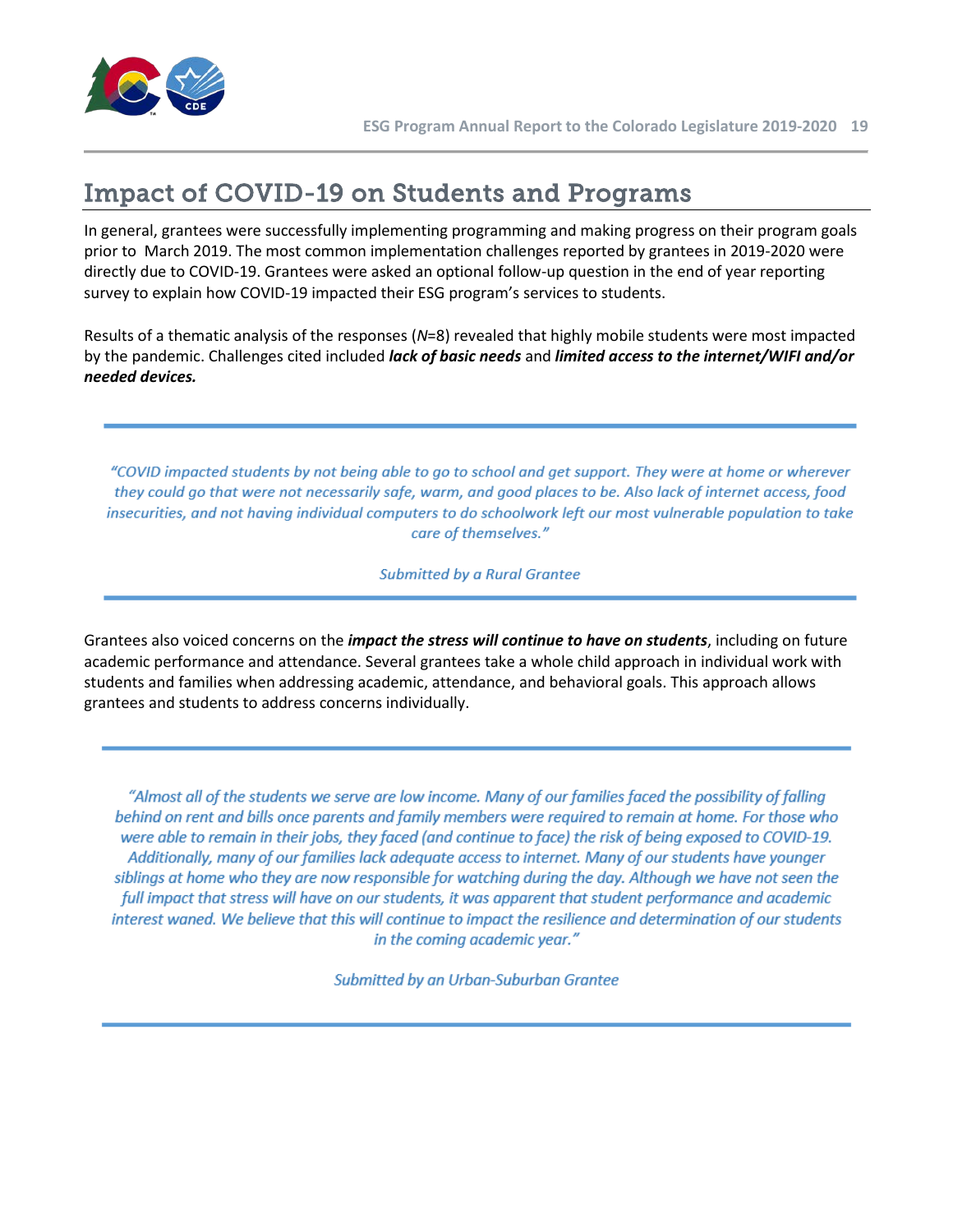

At a programmatic level*,* grantees reported that a *decline in services* occurred due to *difficulty with adapting traditionally in-person services.* Grantees also reported *difficulty in reaching students and families* during the transition.

"The programming was impacted somewhat in that the face-to-face learning and interventions did not happen. However, the virtual interventions did, and we are fortunate to be a small school and work with each of the 40 students. Some students it was difficult, but many were able to be assisted. The number of services declined for some students as it was difficult to connect with some."

**Submitted by a Rural Grantee** 

However, grantees also reported successes during this time. For example, grantees commonly reported that programs were able to *adapt programming to focus on filling immediate needs of students and families and on building positive relationships with students*. Grantees maintained services to the greatest extent possible during this difficult disruption to direct, in-person student services.

Grantees also cited that *varied and repetitive outreach efforts* with students and families contributed to continuing services and keeping students engaged (e.g., check-in calls and virtual visits, using multiple means to track down and engage students, and continued supports to address individual needs).

"When we transitioned to remote learning, all of those services and interactions disappeared. We adapted. We phoned students to check in on how they were doing academically and to see if they had any resource needs (rent assistance, food, transportation to medical appointments...). We advocated for the resources they needed to succeed in their classes and provided them with tips for how to manage their time."

Submitted by an Urban-Suburban Grantee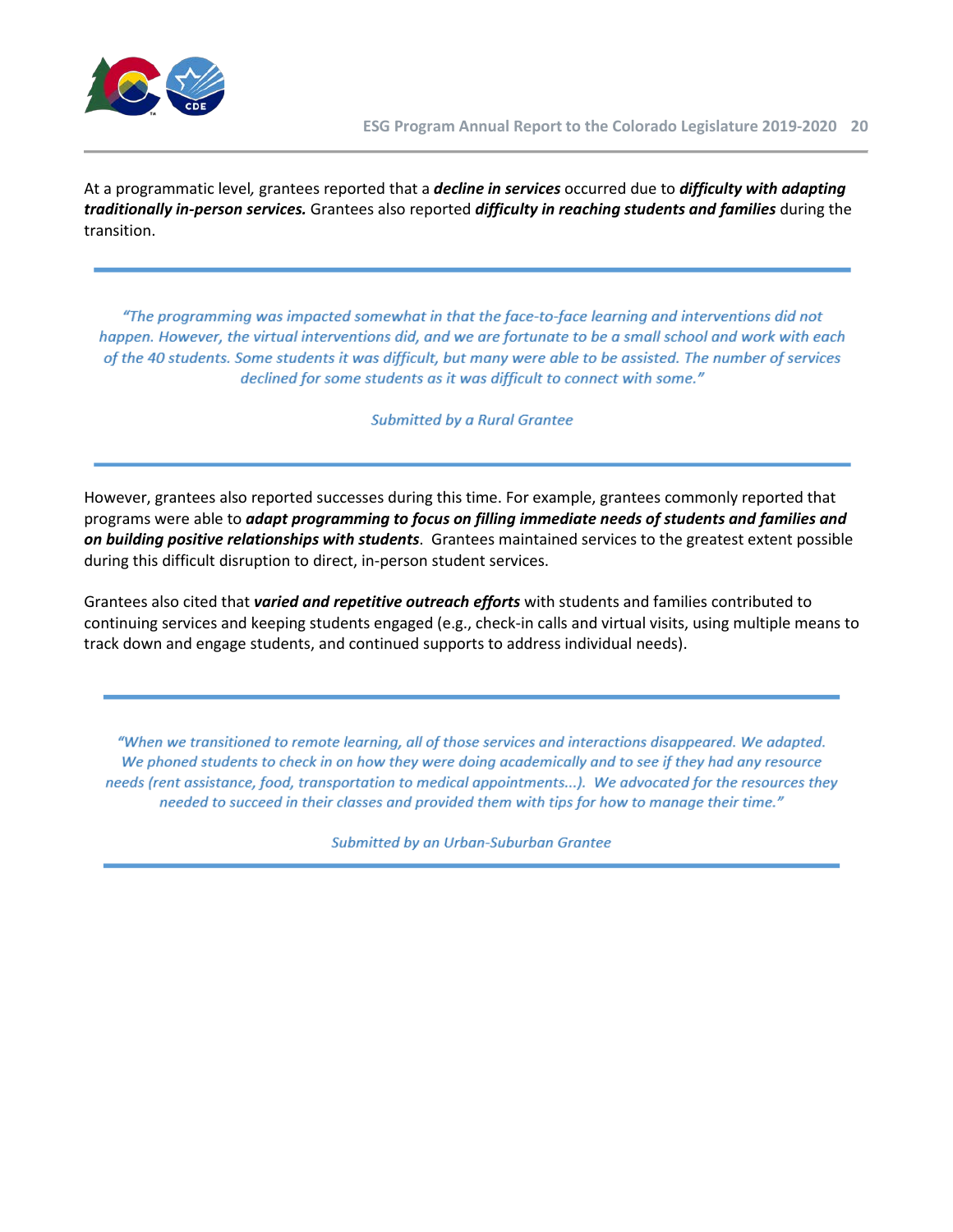

Grantees also reported that **strong collaborative partnerships** occurred for the purpose of better serving students and meeting immediate needs.

"School is where many of our students get two meals per day, and despite great effort to continue emergency food service, many students and families were unable to make it to our emergency food sites after schools closed. When we saw that only about 10% of Free/Reduced Lunch eligible students were being served at the 5 emergency food sites, the ESG and Family Engagement teams collaborated with Transportation and Nutritional Services to plan and deploy 5 bus routes to get school meals, weekend non-perishable food, school supplies, and new books out to families. The bus routes increased the # of students served with emergency food/supplies from approximately 450 per week to about 600 per week."

Submitted by an Urban-Suburban Grantee

# <span id="page-20-0"></span>Conclusion

The ESG program represents the state's primary investment in removing educational barriers and supporting educational stability for highly mobile students. Results from the current evaluation revealed that nearly 4,000 students were served by the ESG program in the 2019-2020 academic school year. Services and supports provided to students and families (e.g., filling basic needs, increasing connectedness, addressing barriers to learning, and providing multiple pathways for highly mobile students) contributed to positive results on performance objectives and student outcomes. For example, 86 percent of students experienced positive outcomes, such as school completion and continuation of education within the same school district. Of the students served in 2019-2020 who enrolled in a Colorado school in 2020-2021, 94.5 percent successfully transitioned to the next grade-level.

Grantees reported that the most effective strategies that have positively impacted program and student outcomes included focusing on strategies that increase connectedness with students and families, providing academic supports to students, meeting essential needs, increasing community engagement, reducing transportation barriers, and implementing MTSS.

ESG grantees faced unique barriers in this first year of the grant program. Due to the timing of the authorizing legislation and State Board of Education approval, funds for this grant were available to grantees at the end of September 2019, making the first year of the grant program shorter than subsequent years. This first year of the grant program served as a baseline for the next two years of the program. Grantees indicated they were making significant progress prior to the COVID-19 crisis, but this progress was disrupted when schools transitioned to remote learning.

COVID-19 impacted programs in several ways (e.g., decline in services, fewer students identified for supports, discontinued program aspects) and barriers such as limited access to basic needs, devices, and internet were identified during the transition to remote programming. Although disruptions due to COVID-19 occurred, most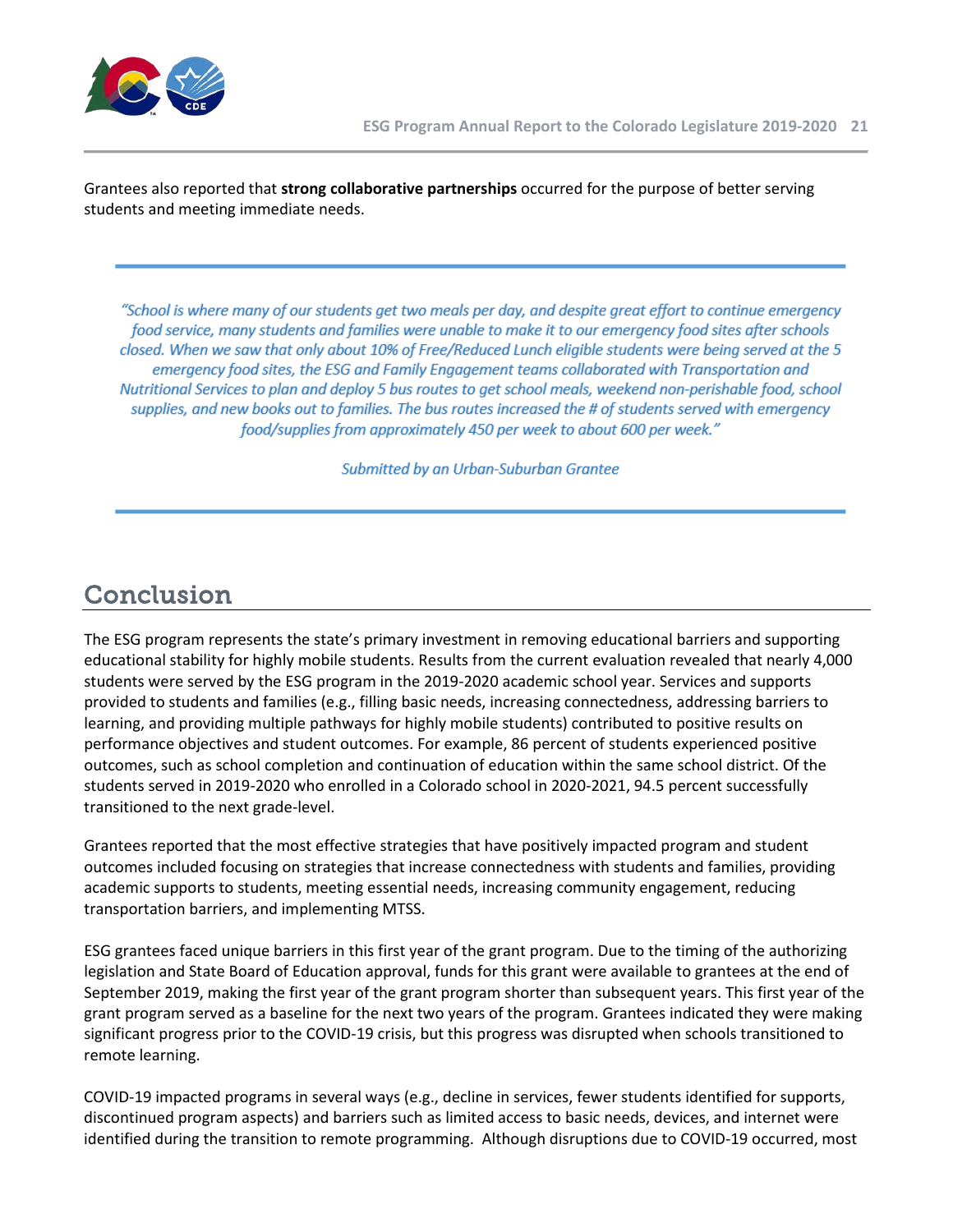

grantees were able to adapt and leverage their programs to focus more on filling immediate needs and building positive relationships with students and families.

The ESG program provides opportunities to students who may otherwise not have these supports. Evaluation results for the ESG program indicate that the program met its legislative intent in this first year to remove educational barriers, as well as supporting educational stability for highly mobile students. Results of the evaluation also revealed that highly mobile students were most impacted by the pandemic in funded districts. Continued funding to support this work will support COVID-19 response and recovery.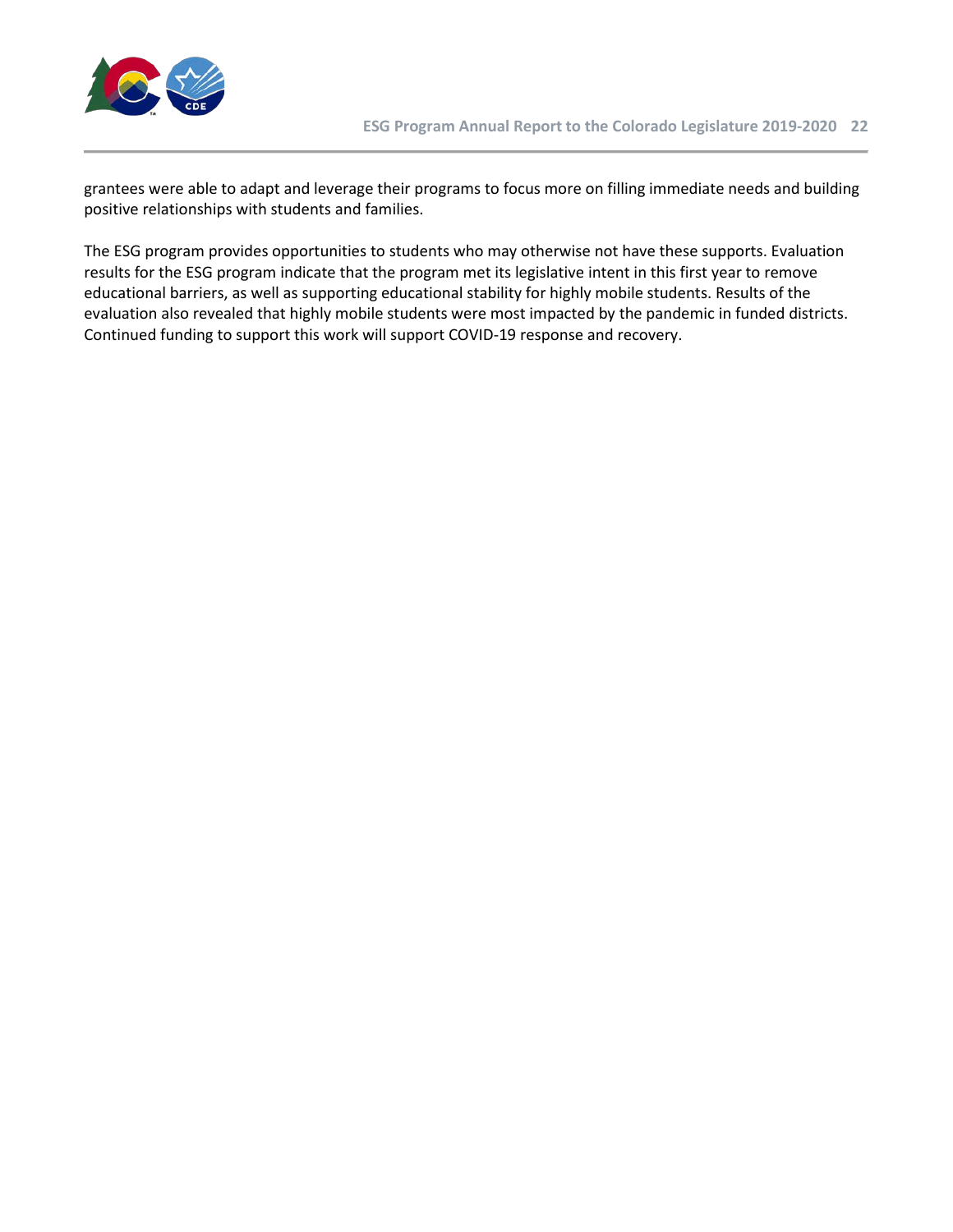

# <span id="page-22-0"></span>Endnotes

<sup>1</sup> Clemens, E. V., Klopfenstein, K., Lalonde, T. L., & Tis, M. (2018). The effects of placement and school stability on academic growth trajectories of students in foster care. *Children and Youth Services Review*, *87*, 86-94.

2 Clemens, E. V., Lalonde, T. L., & Sheesley, A. P. (2016). The relationship between school mobility and students in foster care earning a high school credential. *Children and Youth Services Review*, *68*, 193-201.

3 Free, J. L., Križ, K., & Konecnik, J. (2014). Harvesting hardships: Educators' views on the challenges of migrant students and their consequences on education. *Children and Youth Services Review*, *47*, 187-197.

4 Gasper, J., DeLuca, S., & Estacion, A. (2012). Switching schools: Revisiting the relationship between school mobility and high school dropout. *American Educational Research Journal*, *49*(3), 487-519. Retrieved from <https://www.ncbi.nlm.nih.gov/pmc/articles/PMC4279956/pdf/nihms622720.pdf>

<sup>5</sup> Grim, J. T. (2019). *High School Student Mobility, Achievement, and Graduation*. Retrieved from [https://media.proquest.com/media/pq/classic/doc/4327436933/fmt/ai/rep/NPDF?\\_s=y%2BkmV0cMCoHMstyQviU](https://media.proquest.com/media/pq/classic/doc/4327436933/fmt/ai/rep/NPDF?_s=y%2BkmV0cMCoHMstyQviUBjjRyaHE%3D) [BjjRyaHE%3D](https://media.proquest.com/media/pq/classic/doc/4327436933/fmt/ai/rep/NPDF?_s=y%2BkmV0cMCoHMstyQviUBjjRyaHE%3D)

<sup>6</sup> Herbers, J. E., Reynolds, A. J., & Chen, C. C. (2013). School mobility and developmental outcomes in young adulthood. *Development and psychopathology*, *25*(2), 501. Retrieved from <https://www.ncbi.nlm.nih.gov/pmc/articles/PMC4139923/pdf/nihms614780.pdf>

7 Herbers, J. E., Cutuli, J. J., Supkoff, L. M., Heistad, D., Chan, C. K., Hinz, E., & Masten, A. S. (2012). Early reading skills and academic achievement trajectories of students facing poverty, homelessness, and high residential mobility. *Educational Researcher*, *41*(9), 366-374.

<sup>8</sup> Kothari, B. H., Godlewski, B., McBeath, B., McGee, M., Waid, J., Lipscomb, S., & Bank, L. (2018). A longitudinal analysis of school discipline events among youth in foster care. *Children and Youth Services Review*, *93*, 117- 125.

9 Kull, M. A., Morton, M. H., Patel, S., Curry, S., & Carreon, E. (2019). Missed Opportunities: Education among Youth Experiencing Homelessness in America. *Chapin Hall at the University of Chicago*.

<sup>10</sup> Colorado Department of Education (2019). Retrieved from [https://www.cde.state.co.us/dropoutprevention/2019statepolicyreportondropoutpreventionandstudentengageme](https://www.cde.state.co.us/dropoutprevention/2019statepolicyreportondropoutpreventionandstudentengagement) [nt](https://www.cde.state.co.us/dropoutprevention/2019statepolicyreportondropoutpreventionandstudentengagement)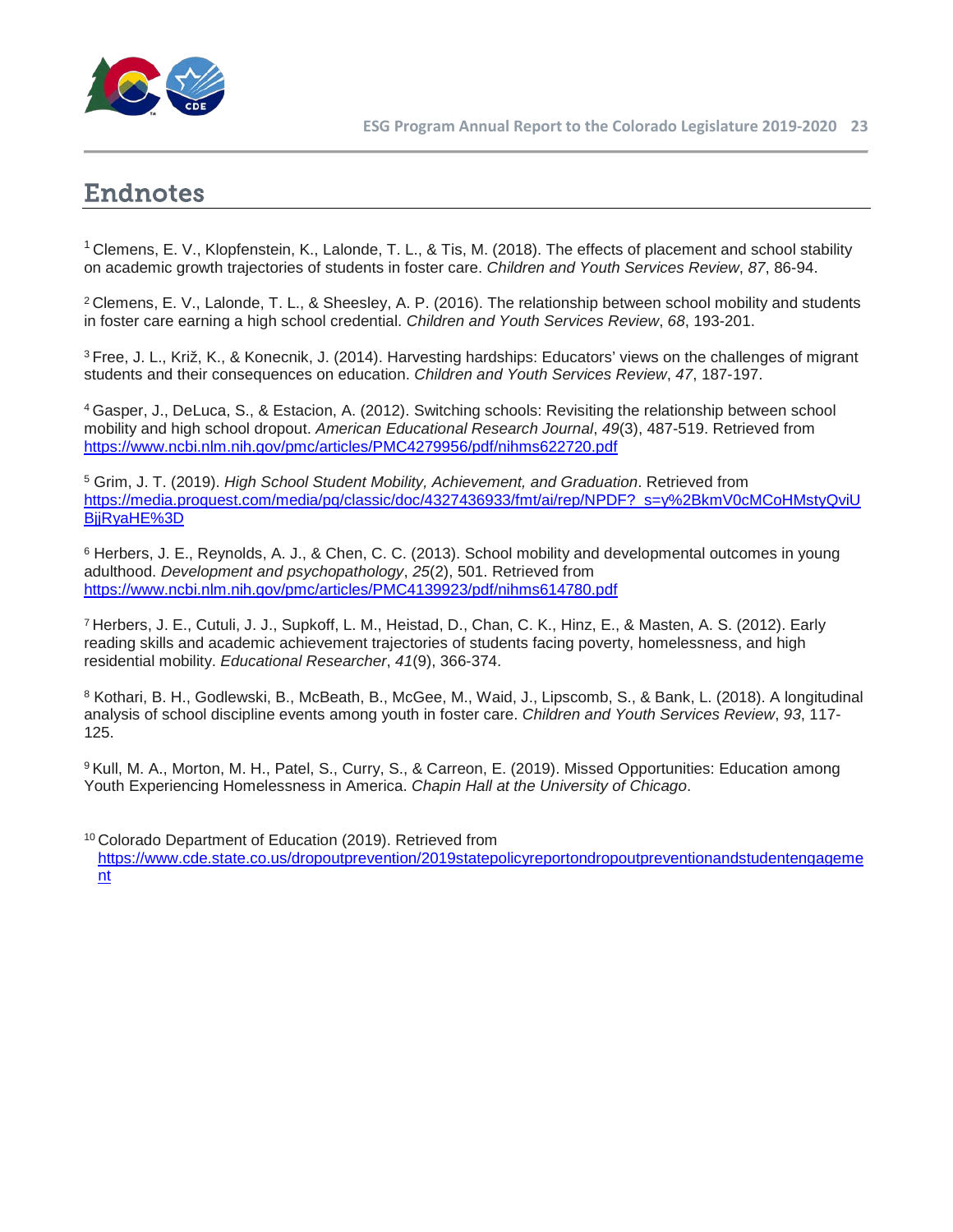

# <span id="page-23-0"></span>Appendices

# **Appendix A: Definitions**

**Highly mobile students**- means children or youth who at any time during the academic year were homeless, as defined in section 22-1-102.5, C.R.S; were in non-certified kinship care, as defined in section 19-1-103, C.R.S; were students in out-of-home placement, as defined in section 22-32-138(1)(h), C.R.S.; or were migrant children, as defined in section 22-23-103, C.R.S.

**Homeless children and youth-** means individuals who lack a fixed, regular, and adequate primary nighttime residence and includes children and youth who are:

- Sharing the housing of other persons due to loss of housing, economic hardship, or a similar reason.
- Living in motels, hotels, trailer parks (that are deemed as inadequate housing) or camping grounds due to the lack of alternative adequate accommodations.
- Living in emergency or transitional shelters.
- Abandoned in hospitals.
- Residing in a public or private place not designed for or ordinarily used as a regular sleeping accommodation for human beings.
- Living in cars, parks, public spaces, abandoned buildings, substandard housing, bus or train stations, or similar settings.
- Migratory children living in the above circumstances; and/or
- Unaccompanied youth living in the above circumstances.

**Kinship:** According to Colorado Revised Statute 19-1-103, there are two types of kinship placement. The definitions are as follows:

- (71.3) "Kin", for purposes of a "kinship foster care home" or for purposes of "noncertified kinship care", may be a relative of the child, a person ascribed by the family as having a family-like relationship with the child, or a person that has a prior significant relationship with the child. These relationships take into account cultural values and continuity of significant relationships with the child.
- (78.7) "Noncertified kinship care" means a child is being cared for by a relative or kin who has a significant relationship with the child in circumstances when there is a safety concern by a county department and where the relative or kin has not met the foster care certification requirements for a kinship foster care home or has chosen not to pursue that certification process.

**"Student in out-of-home placement"-** Means a student who at any time during an academic term is in foster care and receiving educational services through a state-licensed day treatment facility, who is otherwise in placement out of the home as that term is defined in section 19-1-103 (85), C.R.S. or who is in placement outside of the home as a result of an adjudication pursuant to article 2 of title 19, C.R.S. It includes a child or youth who transfers enrollment as a result of being returned to his or her home at the conclusion of out-ofhome placement.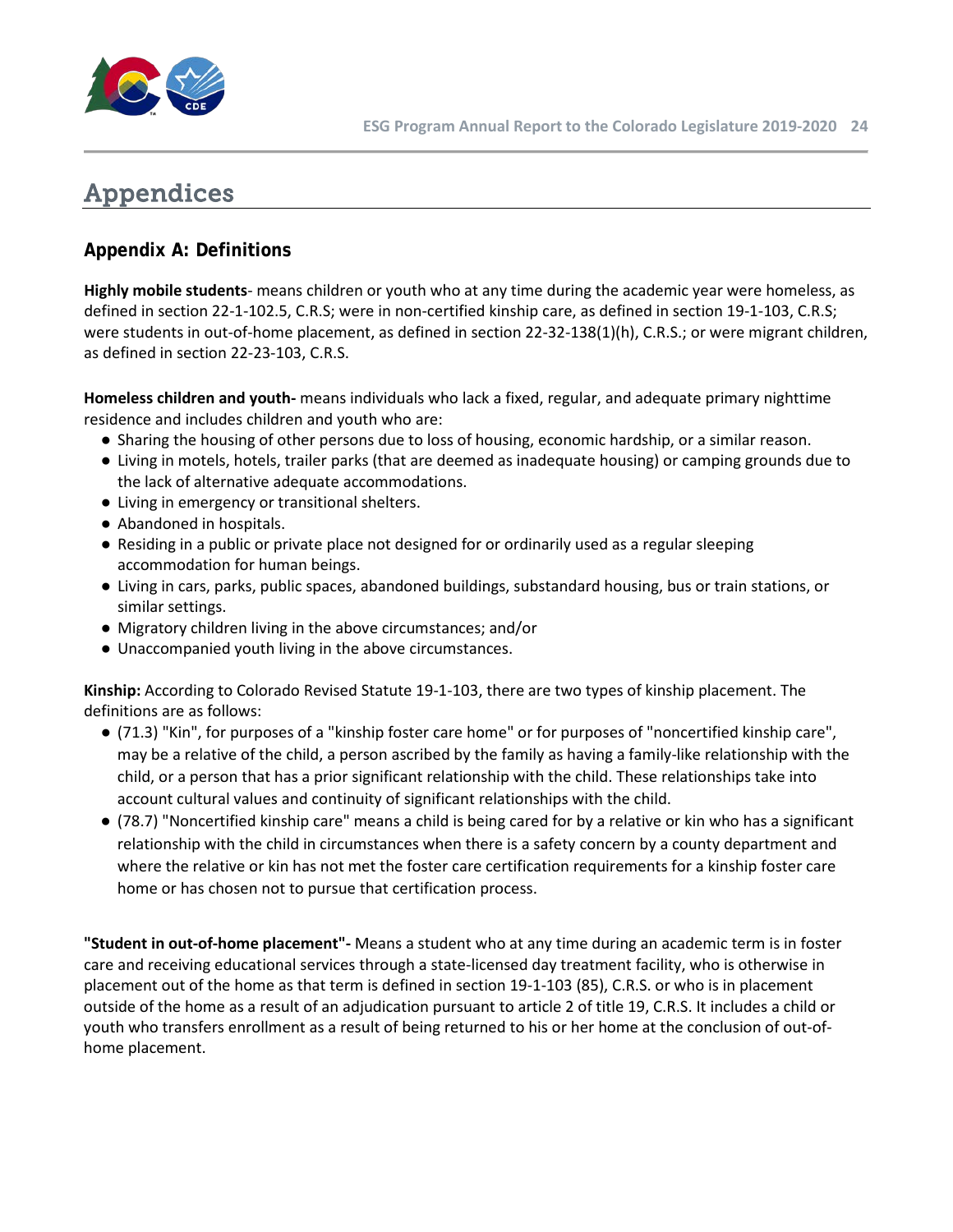

### **Appendix B: Evaluation Methodology Data Collection**

Evaluation data were collected from all 10 grantees funded by the ESG program. Grantees were responsible for submitting their End-of-Year Survey to CDE using a Qualtrics survey platform. In addition, they were required to securely submit State Assigned Student Identifiers (SASIDs) for all students served.

The results reported in this document reflect data collected at the end of the 2019-2020 school year. Webinars were conducted in preparing grantees to collect and enter data. Throughout the reporting period, CDE staff were available to assist with problems and answer questions.

The CDE staff analyzed the data for any irregularities and conducted mathematical checks to correctly calculate and tabulate data. If data were not accurate, CDE staff would contact the grantee for clarification and revisions. These strategies ensure that year-end reporting is as accurate as possible.

### **Analysis**

Aggregated data from the materials collected were downloaded from the SEES and Qualtrics systems as Excel spreadsheets by CDE staff, which facilitated the statistical analysis of process and outcome data. All Personally Identified Information (PII) data was handled and stored securely in accordance with CDE guidelines. Using disaggregated and aggregated data, CDE staff conducted quantitative (i.e., descriptive statistics and inferential statistics) and qualitative analyses (i.e., thematic analysis). For quantitative analyses, statistical significance was set at  $p$ <.05. When appropriate, inferential analyses included an investigation of differences by grant year and student group.